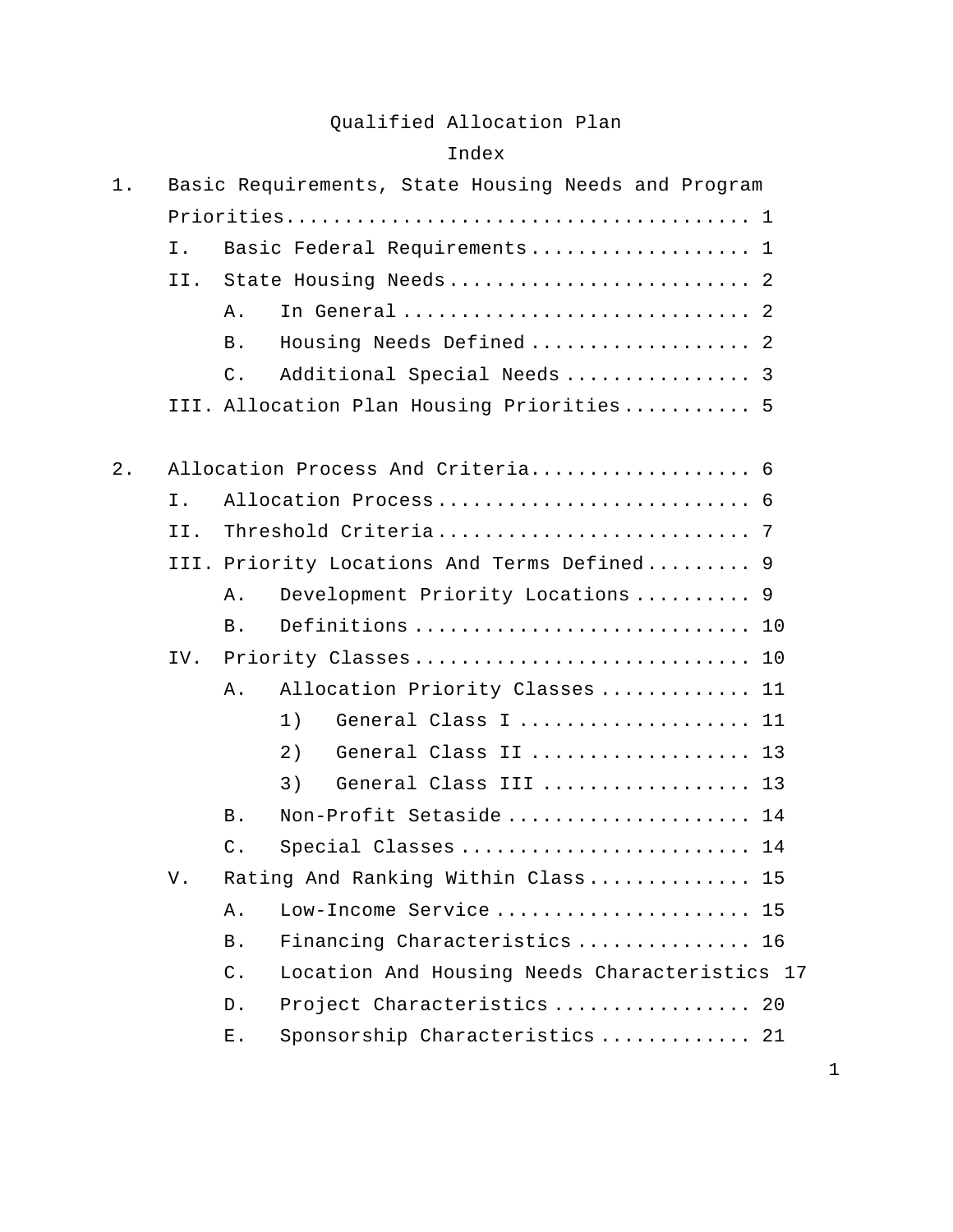|    | VI. | Ranking On Required Federal Priorities 22     |  |
|----|-----|-----------------------------------------------|--|
|    |     | Degree Of Low-Income Service 22<br>Α.         |  |
|    |     | Length Of Low-Income Service Period  22<br>B. |  |
|    |     |                                               |  |
| 3. |     | Projects Financed With Tax-Exempt Bonds 23    |  |
|    | Ι.  | Federal Statutory Requirements 23             |  |
|    | II. | Threshold Criteria 23                         |  |
|    |     | III. Underwriting Criteria 23                 |  |
|    | IV. | Credit Limitation 23                          |  |
|    |     |                                               |  |
| 4. |     | Compliance Monitoring Plan 24                 |  |
|    | Ι.  | Introduction 24                               |  |
|    | ΙI  | Record Keeping And Retention 24               |  |
|    |     | III. Certification And Review 26              |  |
|    | IV. | Inspection Provisions 30                      |  |
|    | V.  | Notification Of Non-Compliance 30             |  |
|    | VI. | Authority Retention Of Records 32             |  |
|    |     | VII. Liability And Delegation 32              |  |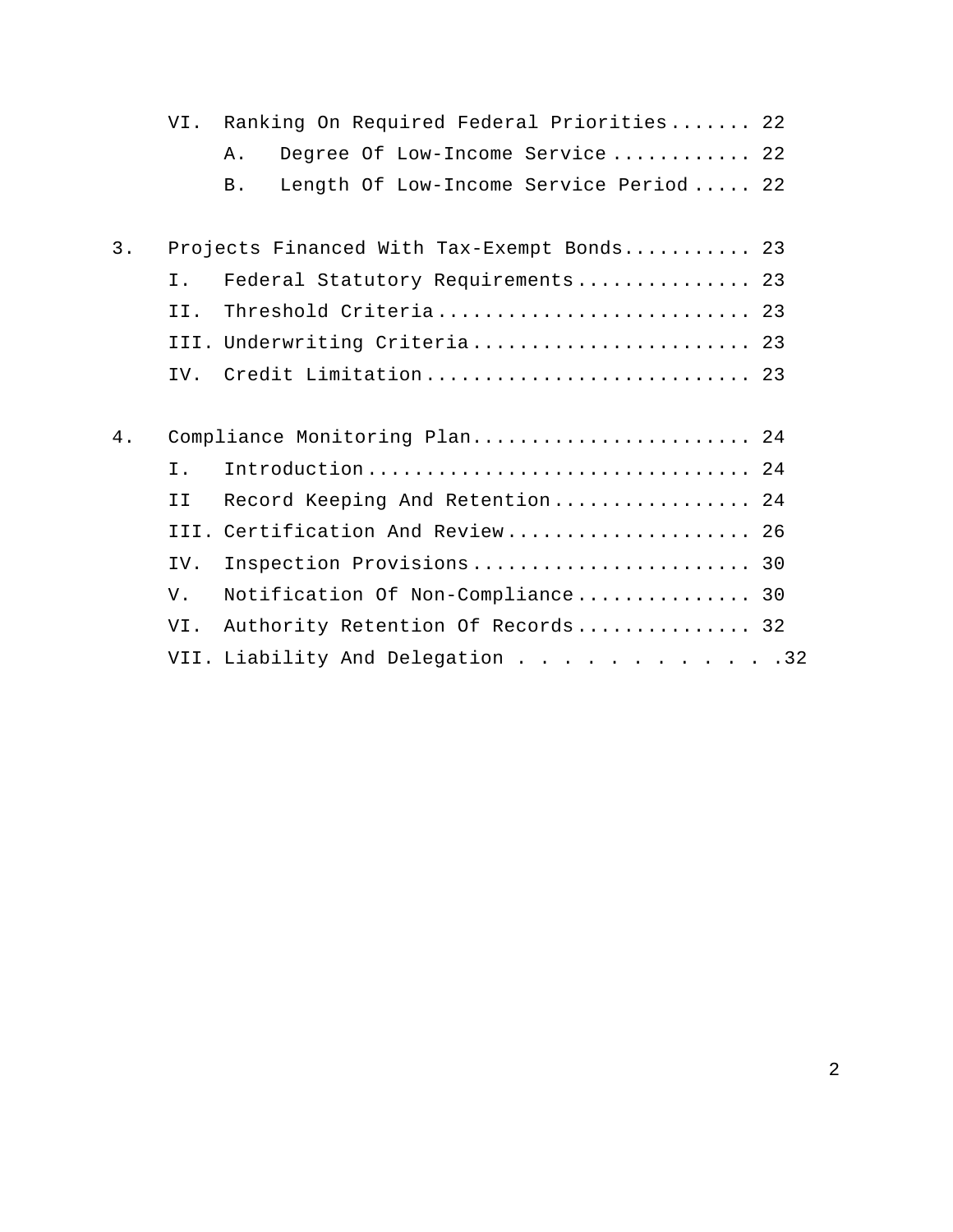# **QUALIFIED ALLOCATION PLAN**

## **1. BASIC REQUIREMENTS, STATE HOUSING NEEDS AND PROGRAM PRIORITIES**

**I. BASIC FEDERAL REQUIREMENTS**. The Federal Low-Income Housing Tax Credit ("LIHTC") Program requires the agency in each state responsible for allocating the Federal Low-Income Housing Tax Credits (the "Credits") to adopt a plan for the allocation of such Credits within its jurisdiction. This is the Qualified Allocation Plan (the "Plan") for the State of Connecticut (the "State").

According to Section 42(m) of the Internal Revenue Code of 1986, as amended (the "Code"), the Plan must:

- $\triangleright$  set forth selection criteria to be used to determine housing priorities of the Connecticut Housing Finance Authority (the "Authority"), as the housing credit agency for the State, which are appropriate to local conditions;
- $\triangleright$  give preference to projects:
	- serving the lowest income tenants; and
	- obligated to serve qualified tenants for the longest period of time; and
- $\triangleright$  provide a procedure that the Authority (or its agent) will follow in monitoring for noncompliance with the provisions of Section 42 of the Code and in notifying the Internal Revenue Service (the "IRS") of project non-compliance that comes to the attention of the Authority.

Additionally, the Plan selection process must apply criteria addressing the following:

- $\triangleright$  project location,
- $\triangleright$  housing needs characteristics,
- $\triangleright$  project characteristics,
- $\triangleright$  sponsor characteristics,
- participation of local tax-exempt organizations,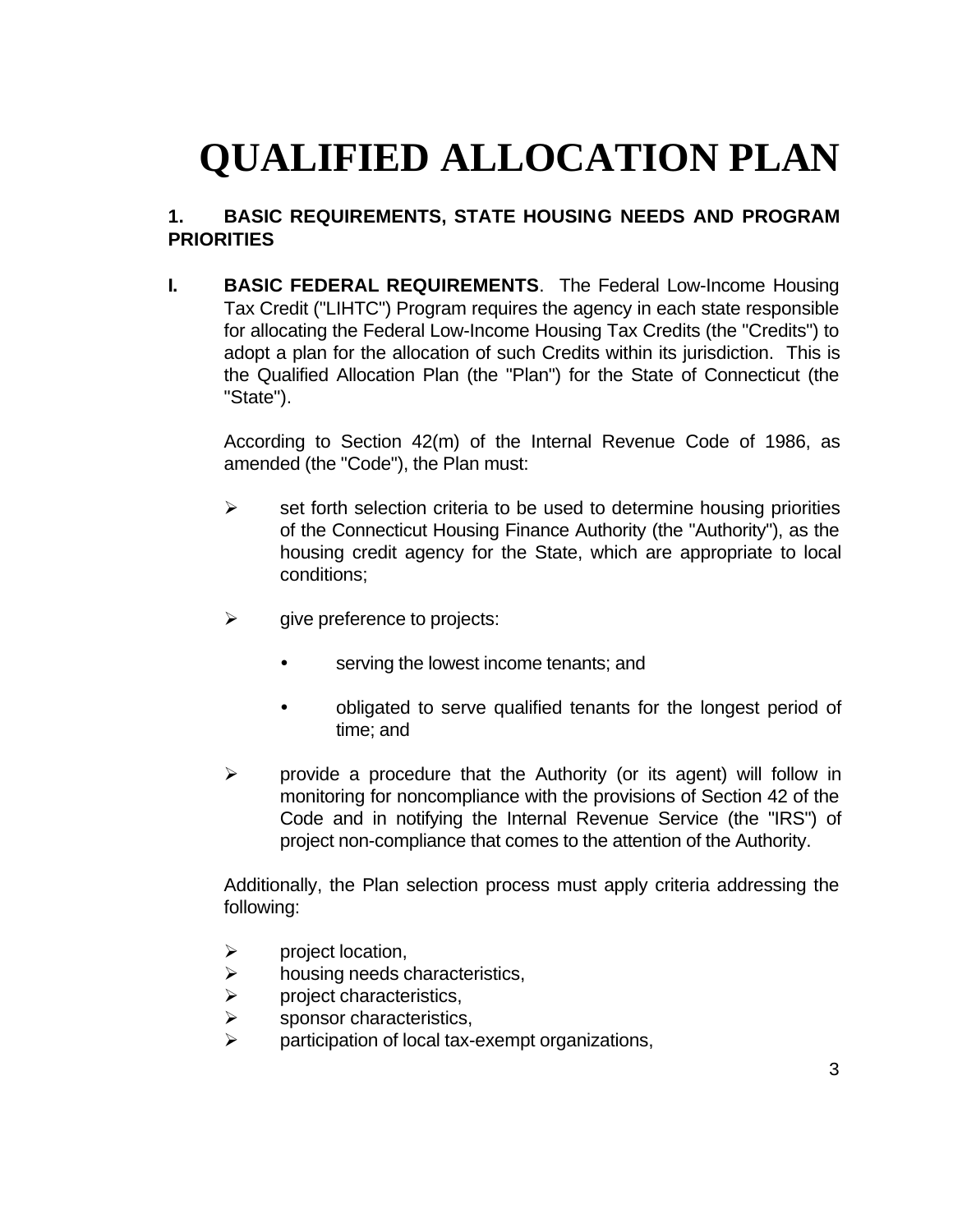- $\triangleright$  tenant populations with special housing needs, and
- $\triangleright$  public housing waiting lists.

These statutory requirements apply not only to those applicant proposals seeking a LIHTC allocation but also to tax-exempt bond financed developments subject to the private activity bond volume cap receiving LIHTCs.

### **II. STATE HOUSING NEEDS.**

A. In General.

The Plan for allocating LIHTCs in the State is developed to be relevant to State housing needs and consistent with state housing priorities. The needs and priorities which are the focus of this Plan are defined in the 2000-2005 State of Connecticut Consolidated Plan for Housing and Community Development and 2000-2001 Annual Action Plan ("CONPLAN"), as required by the National Affordable Housing Act of 1990 (the "Act"). The Act requires that the CONPLAN govern the allocation of Federal funds by the State.

The Plan will not undertake a separate needs assessment or establishment of priorities but incorporates by reference the needs assessment of the CONPLAN and adapts its specific priorities for rental housing for use in this Plan. The needs described and quantified in the CONPLAN are summarized in subparagraph B below.

For a detailed discussion of housing needs in the State as established by the CONPLAN, refer to the 1995 CONPLAN, Section IV "Needs Assessment."

B. Housing Needs Defined.

Based on the housing needs identified in the CONPLAN state housing resources are appropriately applied to

 $\triangleright$  Improve conditions in affordable housing in the State's urban centers and increase the number of affordable rental housing units in the suburban and rural communities where affordable rental housing options are limited.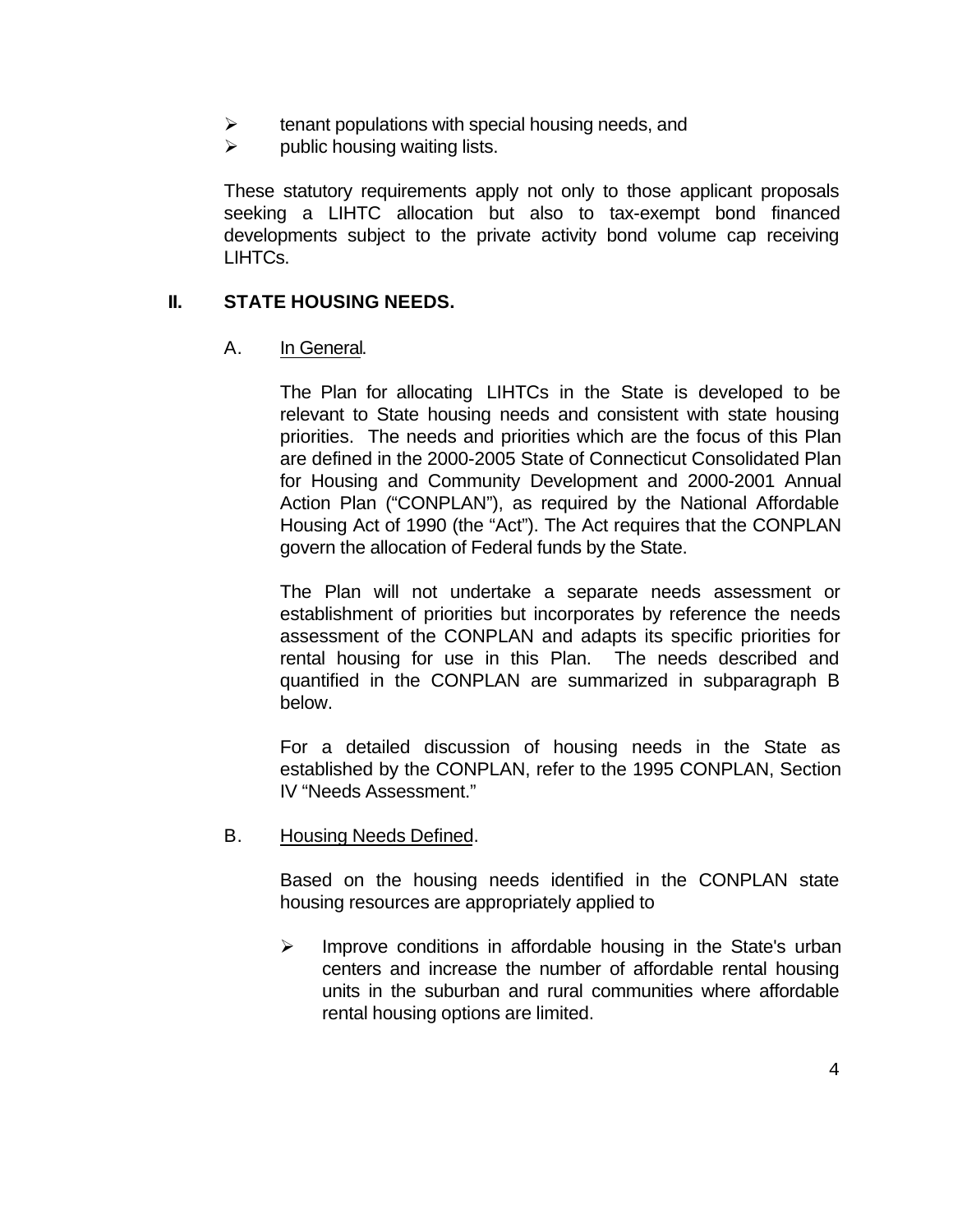- $\triangleright$  Provide a balanced mixture of rental family housing and owner occupied units in all communities in order to maintain a healthy housing environment and to provide sufficient options for all residents.
- $\rightarrow$  Provide rental housing or service enhanced structures for homeless or imminently homeless persons or households, and housing developed for persons with disabilities.
- $\triangleright$  Attract additional funds for investment in various types of transitional and permanent housing alternatives for persons with special needs.
- $\triangleright$  Address the preservation of Federally assisted housing in a prudent manner, making the most efficient use possible of State and local resources.
- $\triangleright$  Provide, in many areas of the State, affordable rental housing close to major employers of semi-skilled and skilled labor, including the public sector.
- $\triangleright$  Abate lead-based paint hazards in the State's existing housing stock.
- $\triangleright$  Promote self-sufficiency to avoid isolation and homelessness through appropriate social and support programs.
- $\triangleright$  Involve non-profit community-based development organizations in the development of low-income housing to increase the capacity and experience of these organizations and assure the long-term affordability of the developed units.
- C. Additional Special Needs
	- 1. Special Tenant Populations.

There are various groups of persons in the State that have specific, significant housing needs different from the population generally. Such groups have received increased attention and priority in the establishment of housing policy in recent years.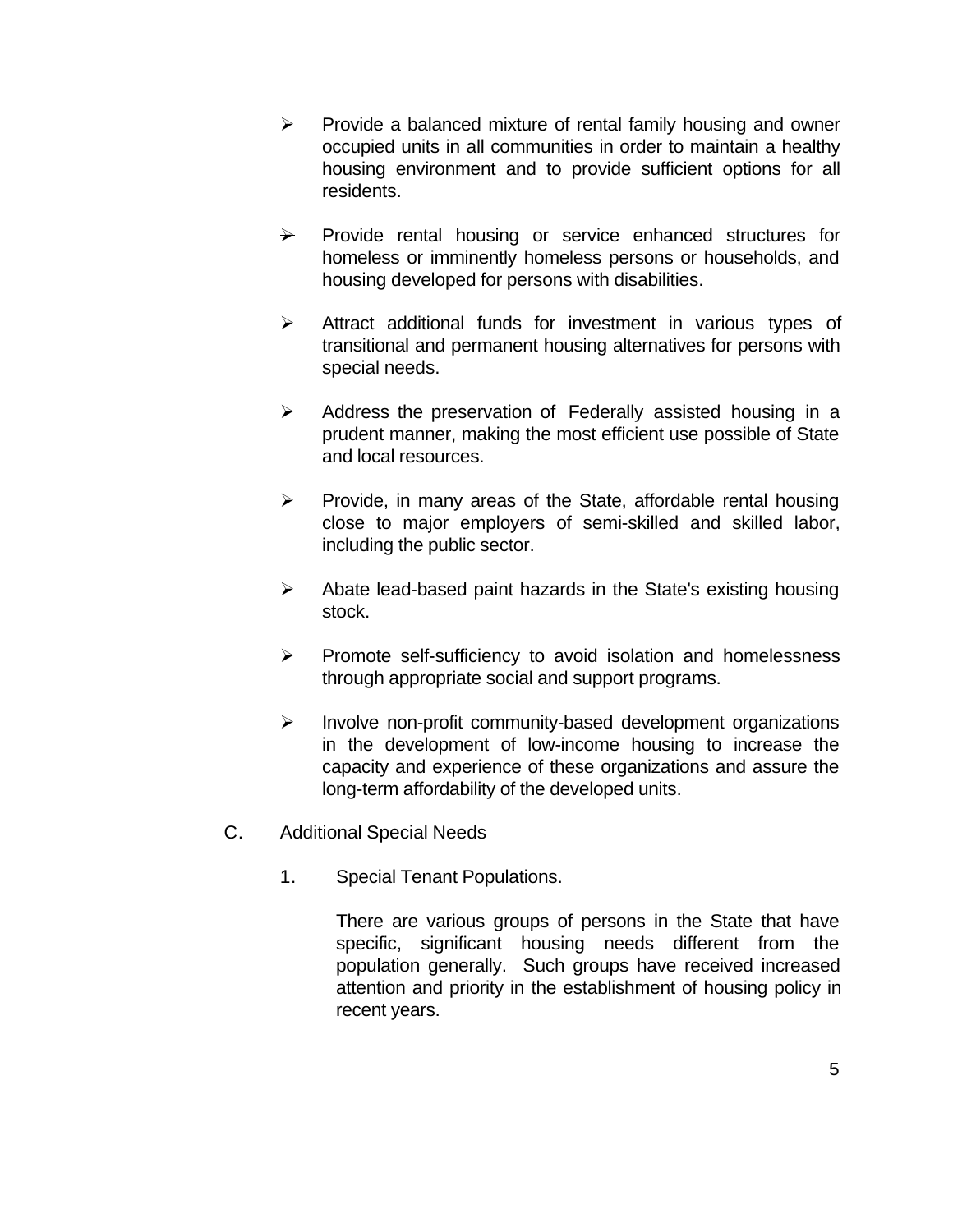These include the elderly, the homeless, the mentally retarded, the mentally ill, the physically disabled, victims of domestic violence, substance abusers, and persons with Acquired Immune Deficiency Syndrome ("AIDS") and related illnesses and complexes.

In addition to State and local government agencies, many private organizations and groups have been directly involved in addressing the various special housing needs of these people.

The availability of incentives could stimulate important private equity investment in facilities meeting the needs of these individuals to supplement the public funds currently allocated for these purposes.

2. Supportive Services/Self Sufficiency.

There is a need to undertake a broad review of the opportunities there may be to foster more direct connections between supportive services and housing development for lowincome persons and other targeted populations. These services include but are not limited to transportation, education, job training, substance abuse services, resident involvement/management initiatives, and, for the elderly and persons with disabilities, including the mentally ill, those services which support an independent lifestyle in their place of residence. In addition, there is a need to provide programs, which will result in economic independence and selfsufficiency.

3. Preservation of Assisted Housing.

There are a number of issues and challenges to be faced in the coming years regarding the significant stock of Federally assisted housing for which low-income occupancy requirements and assistance contracts are expiring. Federal law provides a significant role for State and local government agencies and non-profit organizations in the treatment of these properties if present private owners seek to terminate lowincome occupancy through contract opt-out, termination, mortgage prepayment, or where subsidy contracts expire.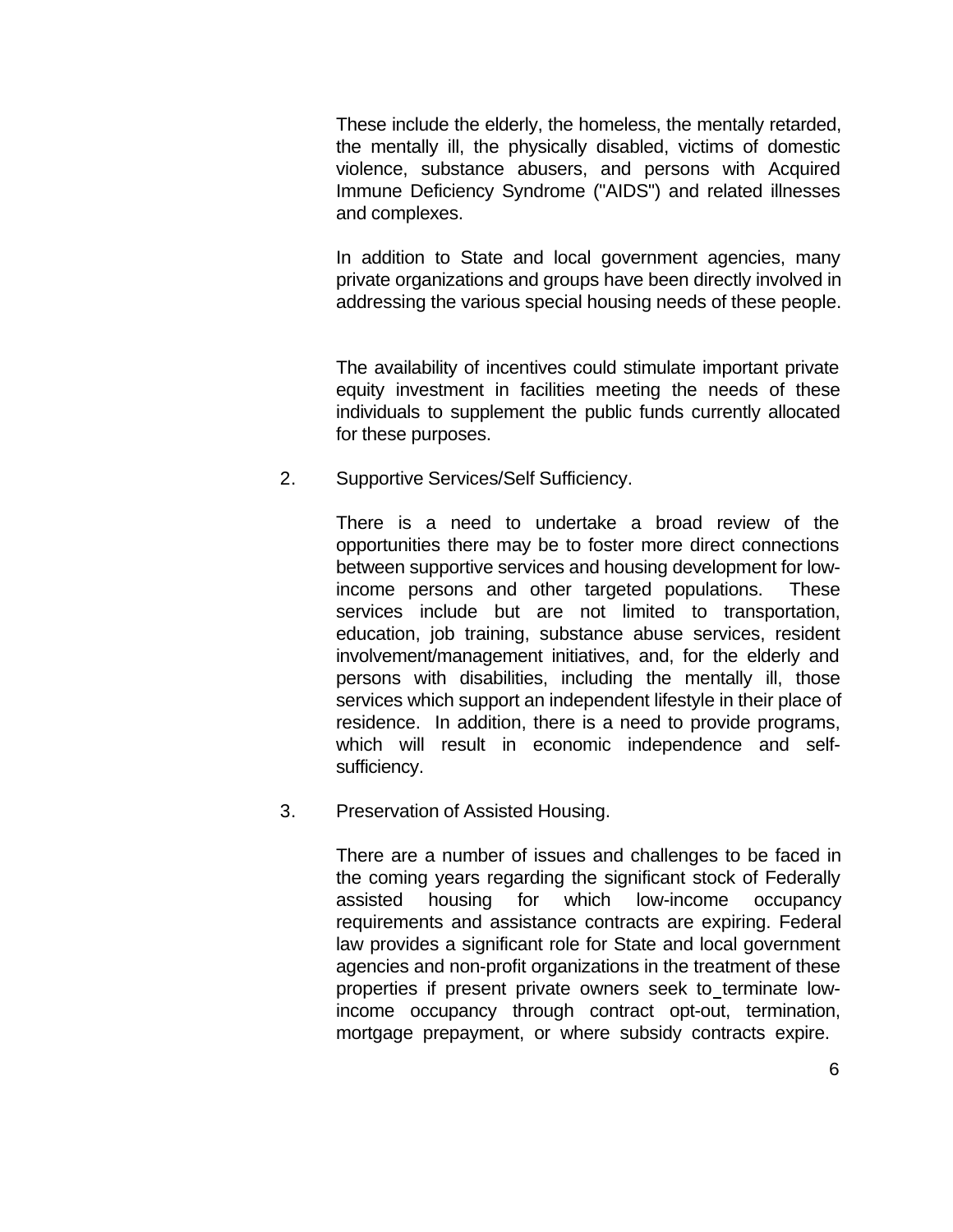There is a significant number of such properties in the State subject to these conditions.

III. Allocation Plan Housing Priorities.

In light of the housing needs identified by the CONPLAN, the Plan provides priority for the development of housing which:

- $\triangleright$  Rehabilitates rental housing in those municipalities where poor housing conditions limit quality affordable rental options for low income renters ie those communities with relatively high rent compared to income, a greater number of boarded/vacant units, more households below the poverty level and more overcrowded housing.
- $\triangleright$  Constructs new rental housing and/or rehabilitates existing structures in those municipalities where affordable options for low income renters is limited ie. those communities with relatively high rent compared to income, few households below the poverty level, little housing that is in rental tenancy and few members of minority groups.
- $\triangleright$  Provides rental housing or service enhanced structures for homeless or imminently homeless persons or households, or housing developed through a state funded or sponsored initiative to provide housing for persons with disabilities.
- $\triangleright$  Attracts private investment capital to develop housing to meet state affordable housing objectives, particularly alternative or transitional housing facilities for those with identified special needs.
- $\triangleright$  Supports neighborhood revitalization and community development in Neighborhood Revitalization Zones, as described in Connecticut General Statutes Chapter 118 Section 7-600.
- $\triangleright$  Addresses Federal and State housing policy to revitalize severely distressed or obsolete public housing developments.
- $\triangleright$  Preserves the existing stock of Federally assisted low-income housing, where loss of low-income service is possible upon prepayment of a mortgage or expiration of housing assistance contracts; and
- $\triangleright$  Adds a larger proportion of units with more than two bedrooms.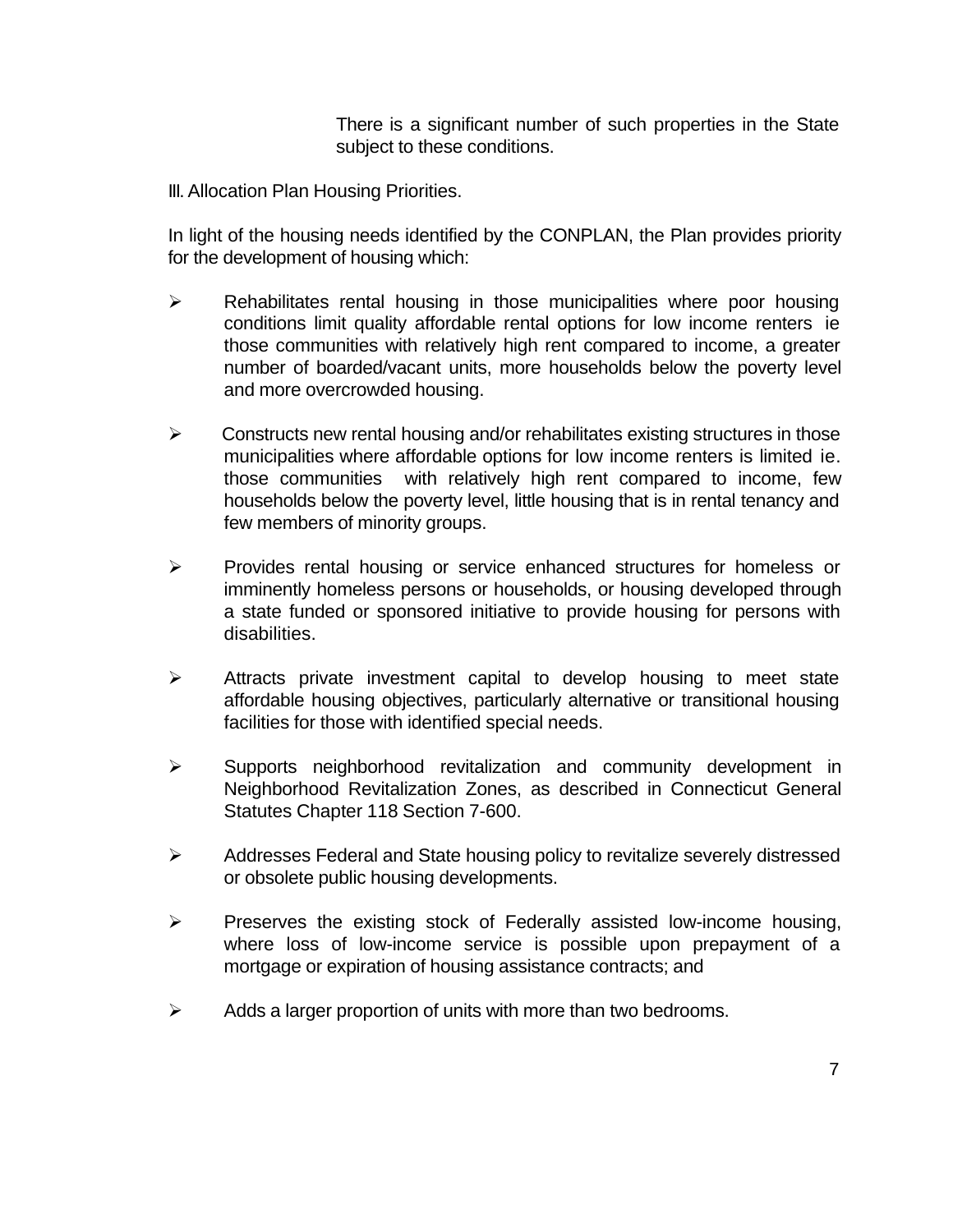- $\triangleright$  Is the most productive and efficient use of other public funding provided to realize the same objectives.
- $\triangleright$  Involves non-profit community based development organizations.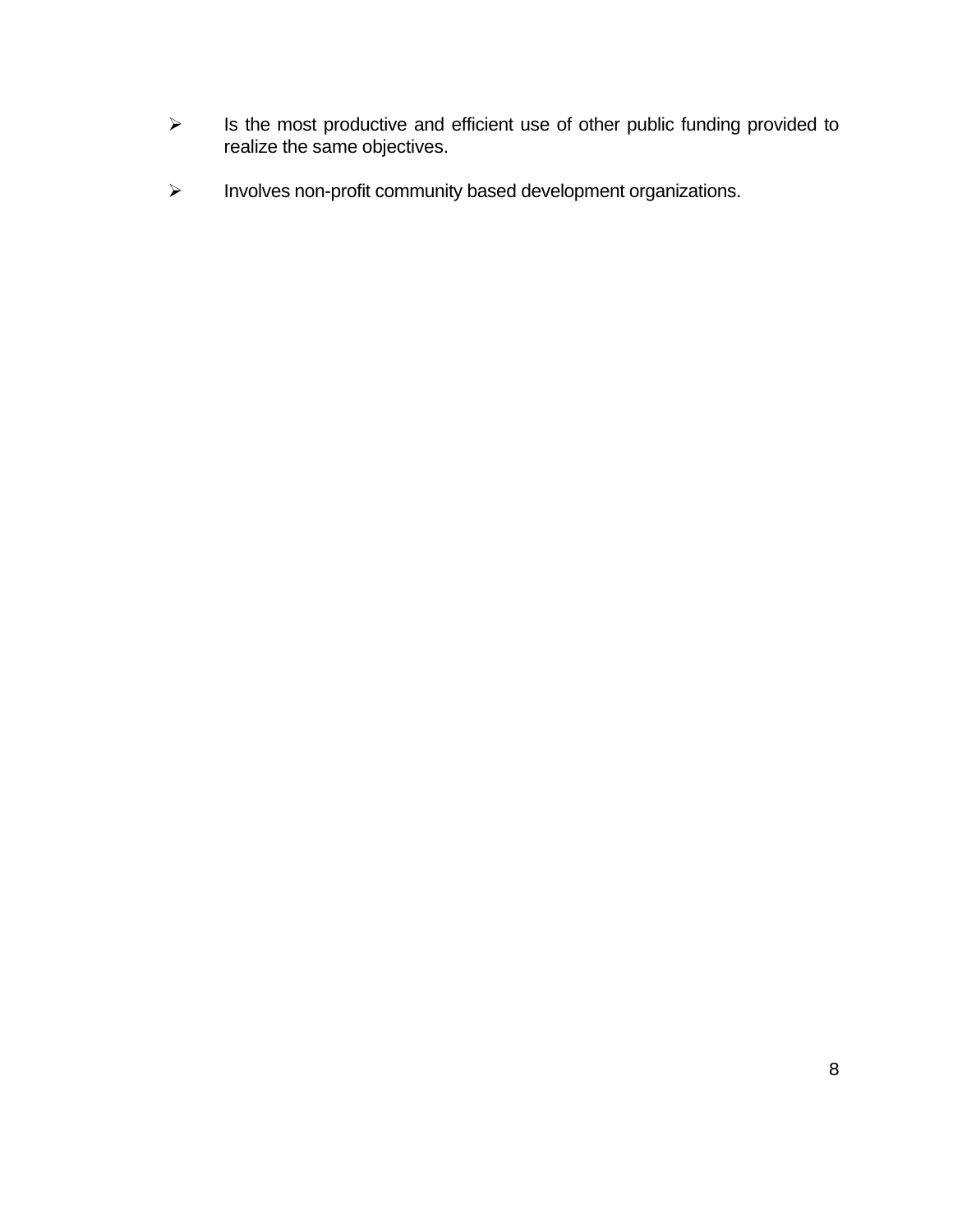### **2. ALLOCATION PROCESS AND CRITERIA.**

#### **I. ALLOCATION PROCESS**

The Authority will allocate LIHTCs based upon the selection criteria and application ranking procedures set forth below. For each Funding Round applications will undergo a four-step process.

Step One is a threshold determination of eligibility. An application that does not satisfy the threshold eligibility criteria will not receive an LIHTC allocation.

Step Two is the classification of all applications that satisfy the threshold eligibility criteria into one of three possible Allocation Priority Classes according to the characteristics of the proposed developments.

Step Three is the rating and ranking of the applications within each of the three Allocation Priority Classes according to specific evaluation criteria.

Step Four is the adjustment of the ranking within each of the Allocation Priority Classes according to certain Federally mandated priorities.

LIHTCs will be allocated first to nonprofit set-aside applicants, then to applications from General Class I, then to the extent available to applications from General Class II, and finally to the extent available to applications from General Class III.

If a particular Allocation Priority Class includes a Special Class, then the Special Class receives credits before the General Class in that allocation priority.

In the event that two projects with identical cumulative scores are competing for the last amount of LIHTCs available, LIHTCs will be awarded to the project having the higher score total based upon the Federally mandated criteria. Should these scores also be equal, the project with the higher base score will be favored.

The results of the evaluation and ranking will be determined at the sole discretion of the Authority.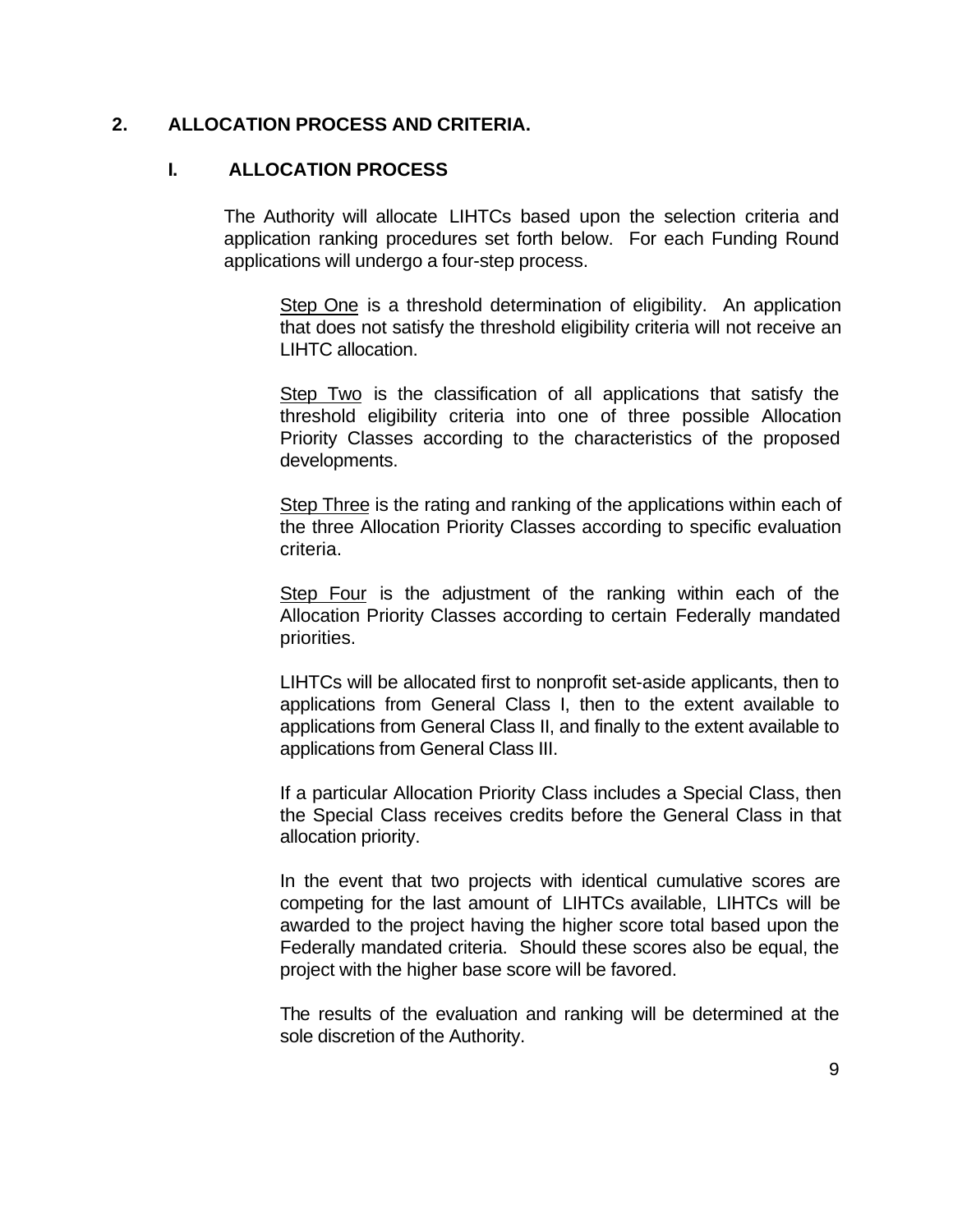## **II. THRESHOLD CRITERIA**.

The Authority is required to evaluate applications received to determine which applicants should receive LIHTCs. To receive a reservation of LIHTCs a project must first demonstrate that it meets the basic policy and administrative requirements for consideration of an application. During this award period the application must meet the following threshold requirements.

- A. The proposed project must meet the basic occupancy requirements and rent restrictions of Section 42(g) of the Code.
- B. The proposed project must meet the other basic statutory requirements of Section 42 of the Code and the regulations promulgated thereunder.
- C. The proposed project must meet design, marketing and continued occupancy standards appropriate to the size and type of household for which the housing is developed.
- D. Housing substantially rehabilitated or newly constructed must meet established criteria to ensure energy efficient operation and maintenance.
- E. The sponsors of the project must be committed to undertake strong affirmative measures to ensure that the activity funded promotes regional economic, social and racial integration and the integration of persons with disabilities.
- F. The sponsors must agree to comply with all affirmative fair marketing and all applicable minority business contracting requirements.
- G. Applications may not be filed by a person or entity, or an affiliate of a person or entity, that is or had at any previous time been delinquent on any Authority or other State obligations for twelve (12) or more months. Applications will not be considered from an applicant, or from an applicant affiliated with an entity that (i) has been in default for three (3) months within the most recent twelve-month period; and (ii) has been in default during any month within the most recent six-month period.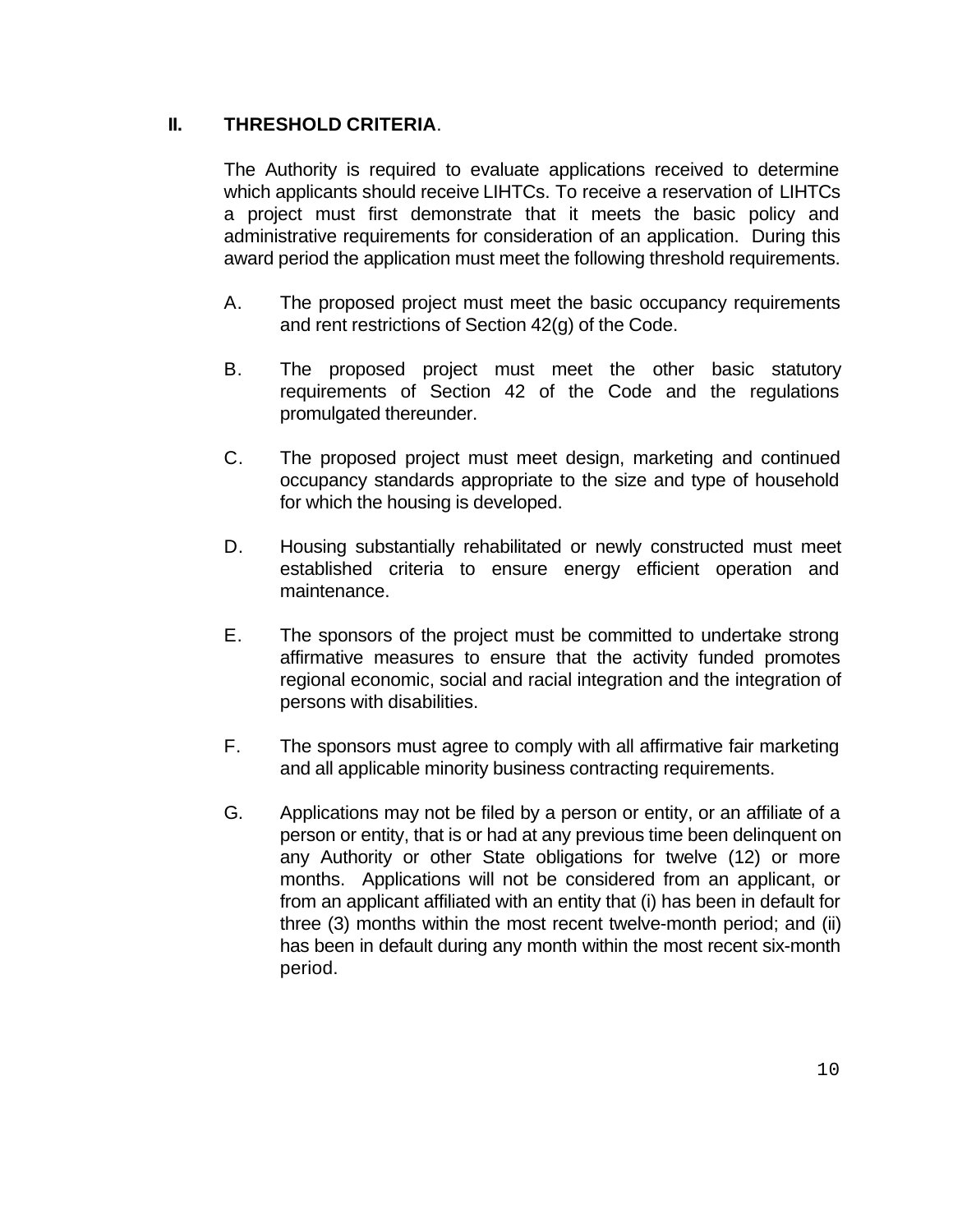- H. Applications may not be filed by persons or entities, or by persons or entities affiliated with them, that have been in noncompliance with the Authority's LIHTC Compliance Monitoring, where such noncompliance is significant and has remained uncorrected for a period exceeding six (6) months, or by persons or entities that have a history of repeated noncompliance, unless specifically approved by the Authority's Board of Directors.
- I. The Board of Directors reserves the right to independently review proposals and not award LIHTC's because of noncompliance with requirements of any adopted housing policy, standard, or objectives of the State in the following areas only:
	- 1. Project characteristics enumerated in C, D and E of the Threshold Criteria; and
	- 2. Project location (the suitability of the project's site and location for the intended purpose), Housing Needs and Prioritization, as defined in the Plan; and Development cost.
- J. The proposed development must be ready to proceed as documented by:
	- 1. Complete application, including a credible financing plan as evidenced by letter(s) of commitment or other proof of serious intent on behalf of other sources of funds essential to the viability of the proposed project;
	- 2. Evidence of site control of a site suitable for the intended purpose;
	- 3. Written evidence of zoning approval;
	- 4. Development team in place, including architect, general contractor and management agent;
	- 5. Outline specifications, written description indicating the level of rehabilitation based on a capital needs analysis performed by a licensed architect or engineer, schematic drawings, 1/8" = 1' 0" minimum (floor plans and elevations) and site plan  $(1" = 20"$ - 0" minimum) drawn to scale;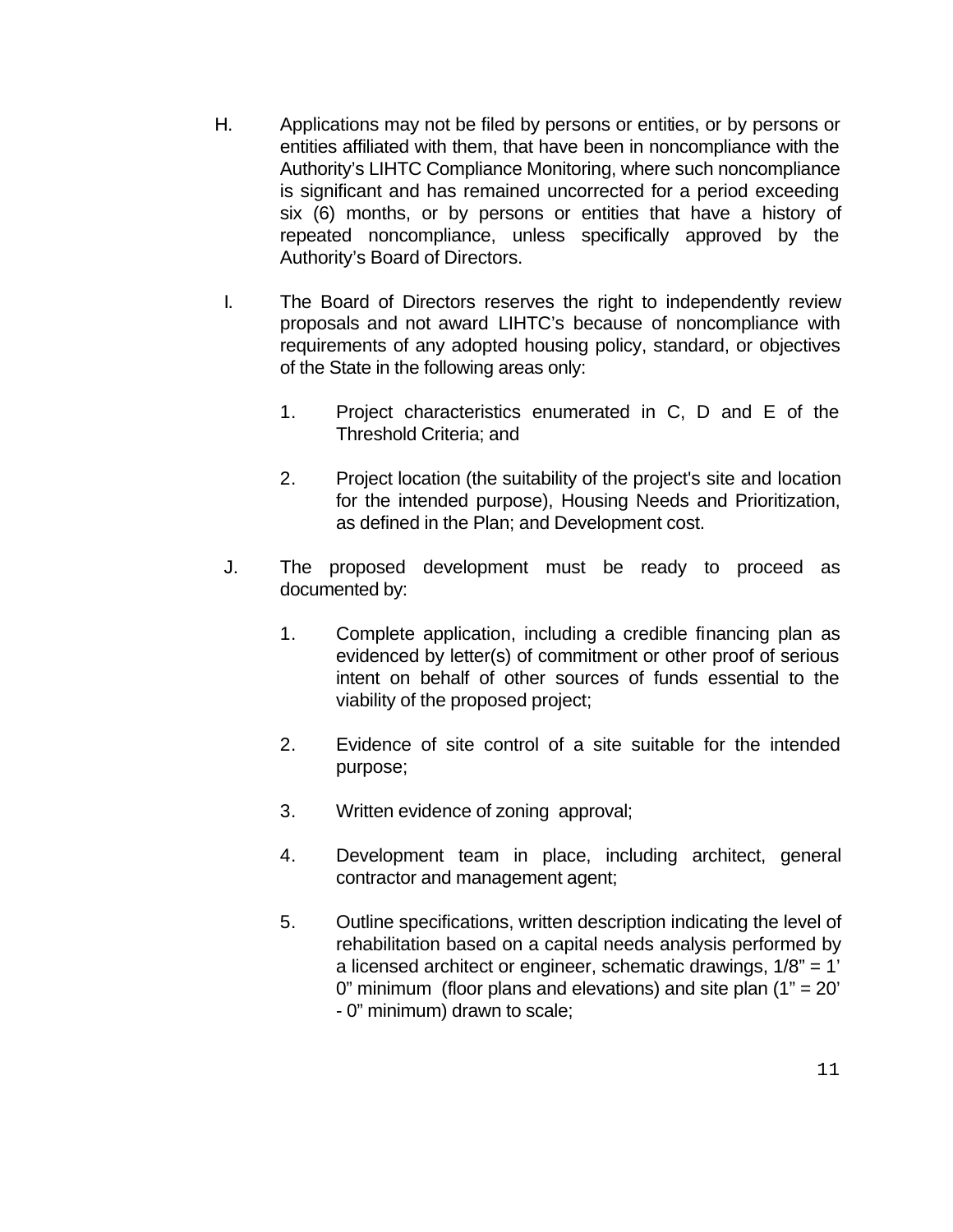- 6. Based on 5. above, a trade payment breakdown signed by the general contractor (Applicants with projects subject to bidding requirements must submit a letter from the agency describing the bid schedule and a copy of the agency's bid policy);
- 7. Evidence of availability of utilities and access to the site; and
- 8. Minimum threshold rehabilitation expenditure of \$9,000 per qualified unit.
- K. Non-profit organizations must also satisfy the following requirements in order to qualify for the special non-profit set-aside described below:
	- 1. The non-profit sponsor must be a qualified non-profit organization as defined in Section 42(h)(5)(C) of the Code; and
	- 2. The non-profit organization must commit to participating materially in the development and operation of the project throughout the compliance period.
- L. The applicant must be in compliance with and agree to remain in compliance with the Schedule of Fees annually established by the Authority.

#### **III. PRIORITY LOCATIONS AND TERMS DEFINED**

A. Development Priority Locations

The Connecticut Conservation and Development Plan and Policies (the "1998-2003 CCDPP") define the following State Action Strategy and Definitional Criteria for Development Priority. These definitions are hereby adopted for purposes of the Low-Income Housing Tax Credit Procedures and this Plan. For purposes of the Plan, whether a project is located in a Development Priority Area will be solely determined by the Connecticut Housing Finance Authority. Development Priority Areas are: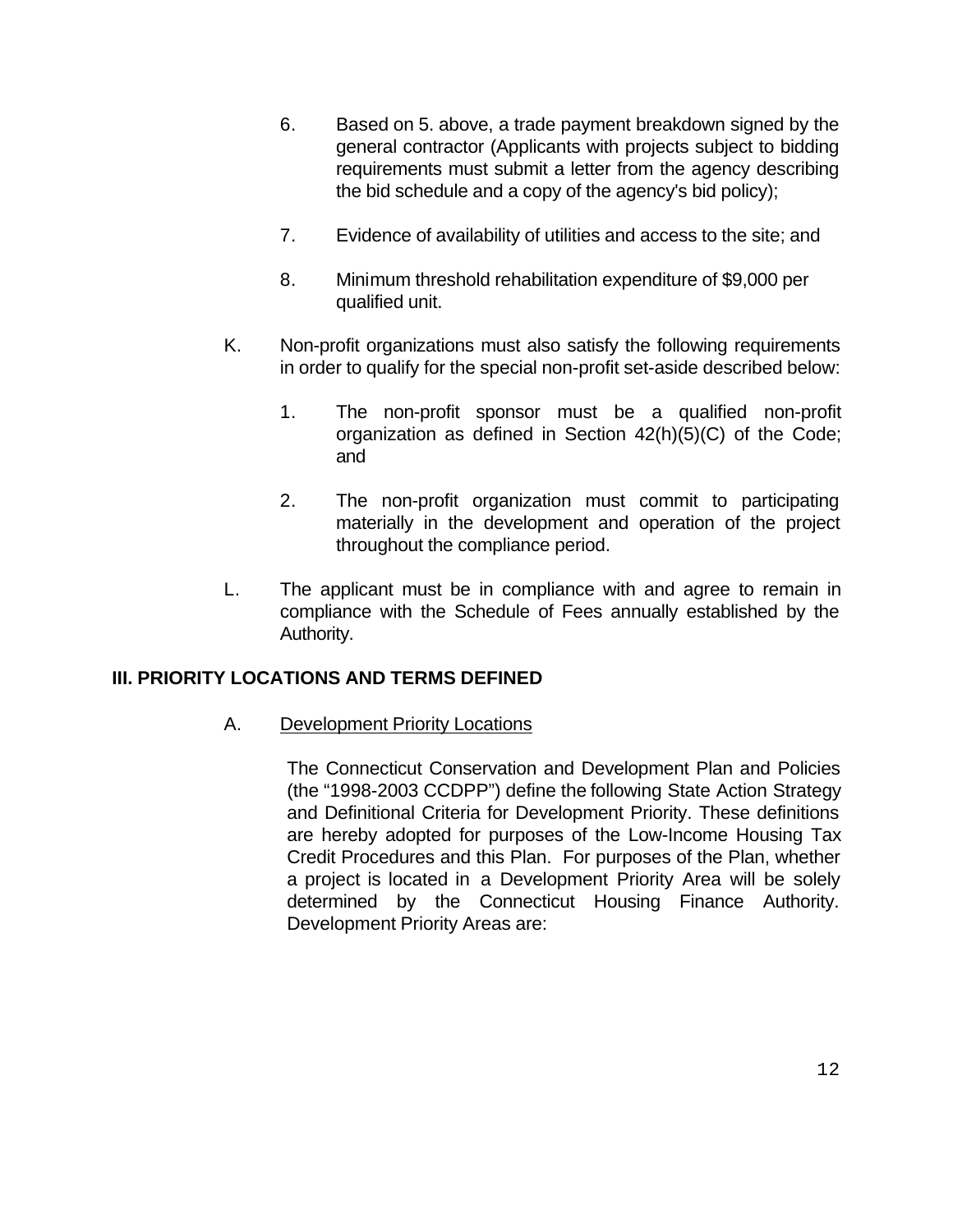Urban Regional Centers: Areas with the highest priority for affirmatively supporting rehabilitation and further development toward revitalization of the economic, social and physical environment of urban centers.

Urban Neighborhood Conservation Areas: Areas that support maintenance of stable, developed neighborhoods and communities, as well as intensification of development when supportive of community stability and consistent with the capacity of available urban services.

Urban Growth Areas: Areas that provide high priority and affirmative support for new urban growth that occurs outside of Urban Regional Centers, in specified areas capable of supporting large-scale, mixed-use development and densities in close relationship to the Urban Regional Centers.

Rural Community Centers: Clusters in locally designated centers in rural communities with relatively higher intensity land uses for residential, shopping, employment and public facilities and services.

#### B. Definitions

Federally Designated Targeted Areas are defined as Qualified Census Tracts or an Area of Chronic Economic Distress as defined in Sections  $143(j)(2)$  and  $143(j)(3)$  of the Code.

Rehabilitation: For the purposes of Priority Classification, rehabilitation may include renovating and converting an existing nonresidential or commercial structure for residential use. New construction will be deemed to be rehabilitation when the newly constructed units are located on sites where multifamily housing units previously existed, and when the number of newly constructed units does not increase the overall housing density of the area of the proposed site.

Total Development Resources ("TDR"): All development funding sources exclusive of tax credit equity.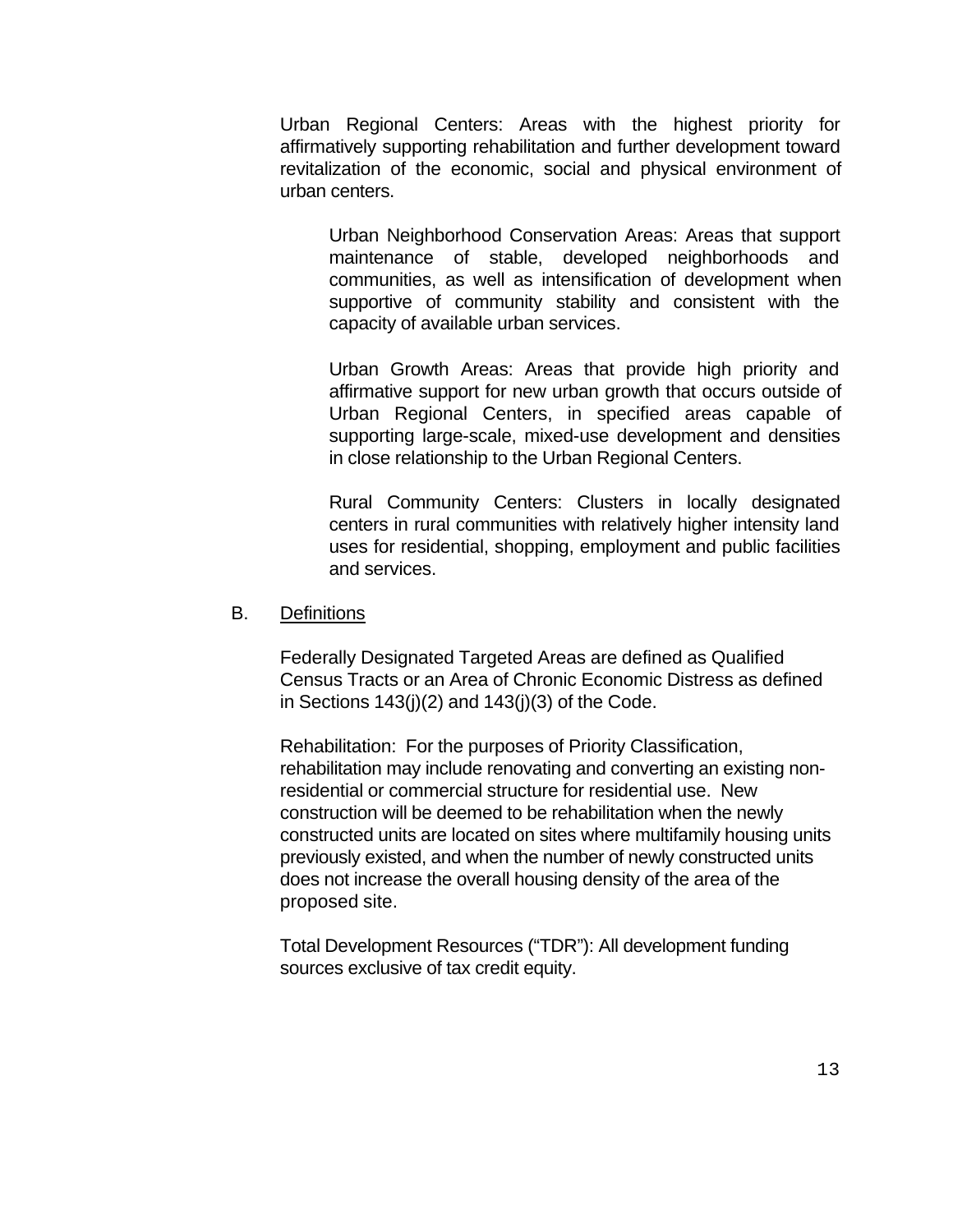Non-Amortizing Assistance: Sources of funds, which are not subject to installment payment over a specific time period. (e.g., grants, deferred loans, etc.)

## **IV. PRIORITY CLASSES.**

All applications meeting the above threshold requirements will be placed in the appropriate Allocation Priority Class as described in subparagraph A below. Within each Class, each application will be evaluated, rated and ranked against other applications in its Class according to the criteria described in subparagraph B.

## A. Allocation Priority Classes

- 1. General Class I. Applications of any of the following types will be placed in General Class I, the highest general Allocation Priority Class.
	- a. Qualified new construction, rehabilitation or acquisition rehabilitation in municipalities with Urban Regional Centers, of rental housing or service enhanced structures for homeless or imminently homeless persons/households or housing developed through a state funded or sponsored initiatives to provide housing for persons with disabilities. Such housing must at least meet the minimum program standard requirements of 40 percent of the units for rent to households at or below 60 percent of Area Median Income ("AMI"). New construction is eligible if it is consistent with and part of a municipally approved plan to revitalize the economic, social and/or physical environment of the municipality. Service enhanced structures are eligible if they in their totality are for the promotion of independent living of homeless or imminently homeless persons or families, or persons with disabilities.
	- b. New Construction, rehabilitation or acquisition rehabilitation Proposals which are part of and are consistent with a formal municipally approved plan for a Neighborhood Revitalization Zone (NRZ) which designates a specific targeted geographic area.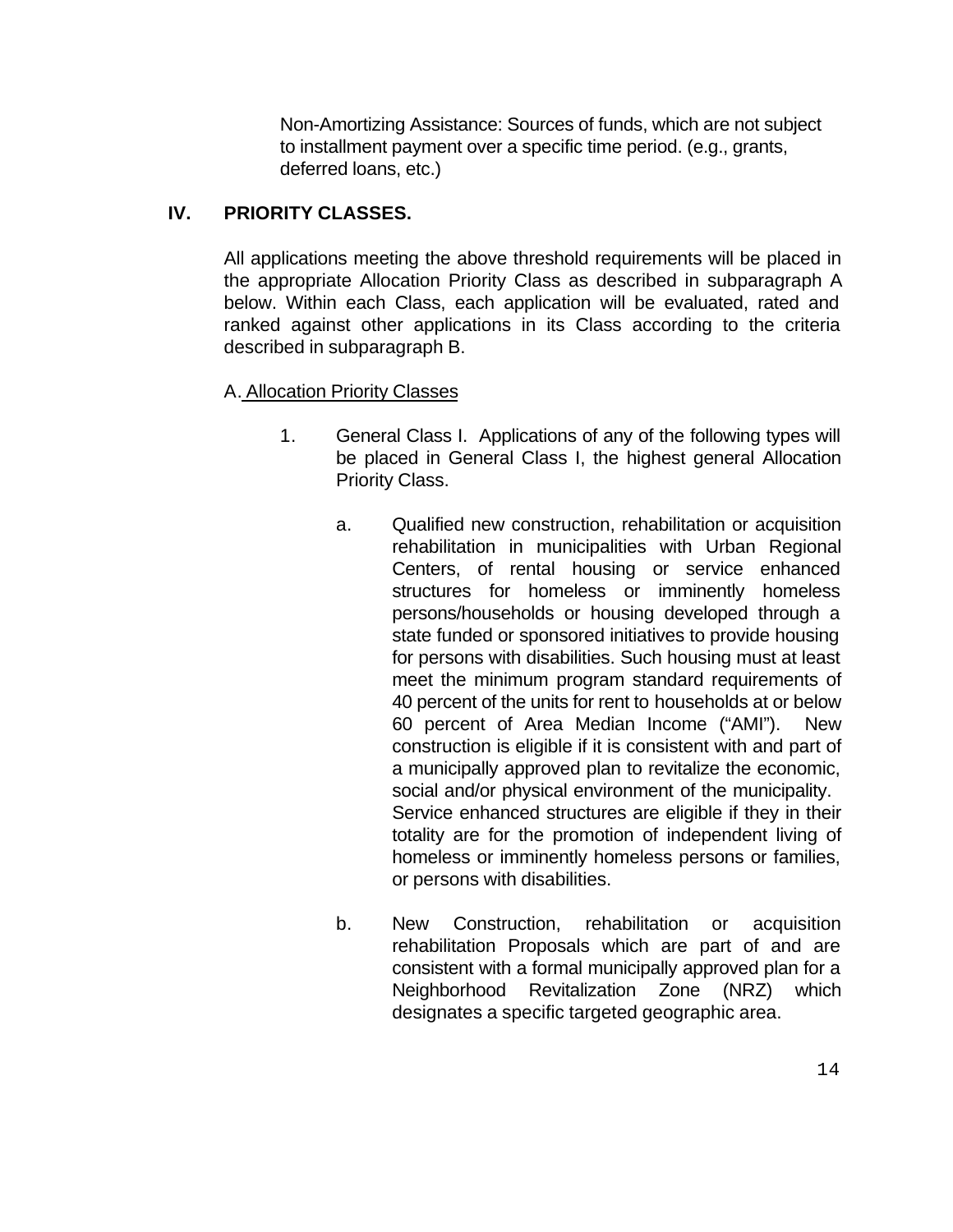c. Qualified new construction, rehabilitation or acquisition rehabilitation in Urban Neighborhood Conservation Areas, Urban Growth Areas and Rural Community Centers in the following towns:

| Andover             | Ellington             | North Stonington |
|---------------------|-----------------------|------------------|
| Avon                | <b>Essex</b>          | Old Lyme         |
| <b>Barkhamsted</b>  | Fairfield             | Orange           |
| <b>Beacon Falls</b> | Farmington            | Oxford           |
| <b>Berlin</b>       | Franklin              | Pomfret          |
| <b>Bethany</b>      | Glastonbury           | Prospect         |
| <b>Bethlehem</b>    | Goshen                | Redding          |
| <b>Bolton</b>       | Granby                | Ridgefield       |
| Bozrah              | Guilford              | Roxbury          |
| <b>Branford</b>     | Hampton               | Salem            |
| <b>Bridgewater</b>  | Hartland              | Scotland         |
| <b>Brookfield</b>   | Harwinton             | Sharon           |
| <b>Burlington</b>   | Hebron                | Sherman          |
| Canterbury          | Killingworth          | Simsbury         |
| Canton              | Lebanon               | Southbury        |
| Chaplin             | Ledyard               | Southington      |
| Cheshire            | Lisbon                | South Windsor    |
| Clinton             | Lyme                  | Tolland          |
| Colebrook           | Madison               | Trumbull         |
| Columbia            | Marlborough           | Warren           |
| Cornwall            | Middlebury            | Washington       |
| Coventry            | Middletown            | Waterford        |
| Darien              | Monroe                | Westbrook        |
| Durham              | <b>Morris</b>         | Weston           |
| Eastford            | <b>New Canaan</b>     | Westport         |
| <b>East Granby</b>  | <b>New Fairfield</b>  | Wilton           |
| East Haddam         | <b>New Hartford</b>   | Woodbridge       |
| East Hampton        | <b>Newtown</b>        | Woodbury         |
| East Lyme           | <b>North Branford</b> | Woodstock        |
| Easton              | North Haven           | Wolcott          |

d. Qualified new construction or rehabilitation in which 50 percent of the low-income units are designated for occupancy by households with incomes below 50 percent of AMI and 50 percent of these targeted units are committed to be occupied by households below 25 percent of AMI. Annual rents are limited to 30 percent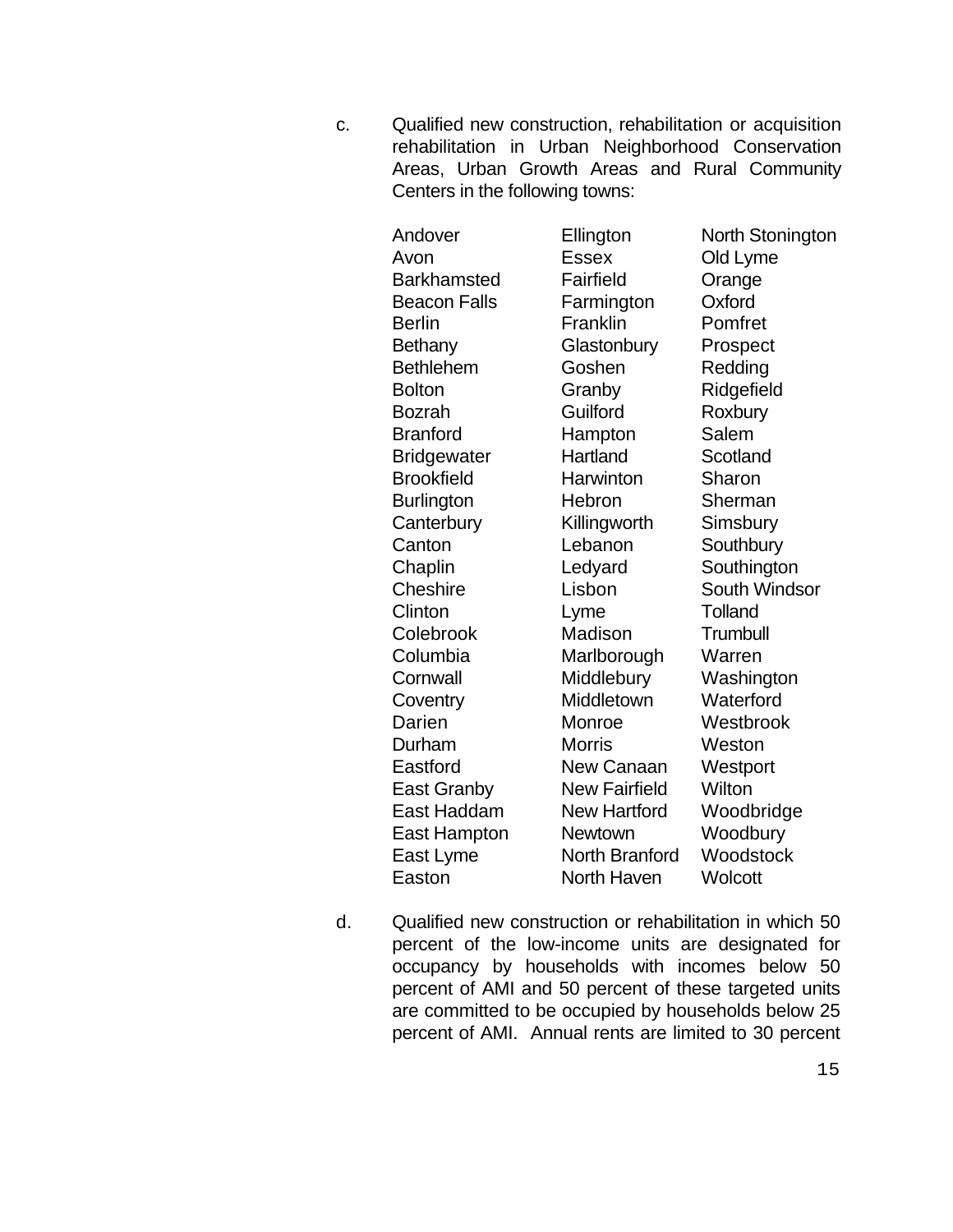of the respective AMI limitations, adjusted for family size. In municipalities with Urban Regional Centers new construction is only eligible if it is consistent with and part of a municipally approved plan to revitalize the economic, social and/or environment of the municipality.

- e. Qualified new construction or rehabilitation that is part of a comprehensive plan to replace and/or rehabilitate public housing units developed through the State Moderate Rental Housing Program. Such projects must comprehensively and substantially include objectives of reducing density, integrating units into the community or region, encouraging economic integration, and providing social services in communities with Federally Designated Targeted Areas*.*
- 2. General Class II. Applications of any of the following types will be placed in General Class II, the second highest general Allocation Priority Class:
	- a. Qualified new construction, rehabilitation or acquisition rehabilitation in Urban Neighborhood Conservation Areas, Urban Growth Areas and Rural Community Centers as defined in the Conservation and Development Policies Plan for Connecticut in the following towns:

| Ashford<br>Bethel<br><b>Brooklyn</b><br>Canaan<br>Chester | Middlefield<br>Milford<br>Montville<br>Newington<br><b>New Milford</b> | Sprague<br><b>Stafford</b><br>Sterling<br>Stonington<br><b>Stratford</b> |
|-----------------------------------------------------------|------------------------------------------------------------------------|--------------------------------------------------------------------------|
|                                                           |                                                                        |                                                                          |
|                                                           |                                                                        |                                                                          |
| Colchester                                                | <b>Norfolk</b>                                                         | Suffield                                                                 |
| Cromwell                                                  | <b>North Canaan</b>                                                    | Thompson                                                                 |
| Deep River                                                | <b>Old Saybrook</b>                                                    | Union                                                                    |
| East Windsor                                              | Plainville                                                             | Voluntown                                                                |
| Enfield                                                   | Plymouth                                                               | Wallingford                                                              |
| Greenwich                                                 | Portland                                                               | Watertown                                                                |
| Haddam                                                    | Preston                                                                | Wethersfield                                                             |
| Hamden                                                    | Rocky Hill                                                             | Willington                                                               |
| Kent                                                      | Salisbury                                                              | Winchester                                                               |
| Litchfield                                                | Seymour                                                                | Windsor                                                                  |
|                                                           |                                                                        |                                                                          |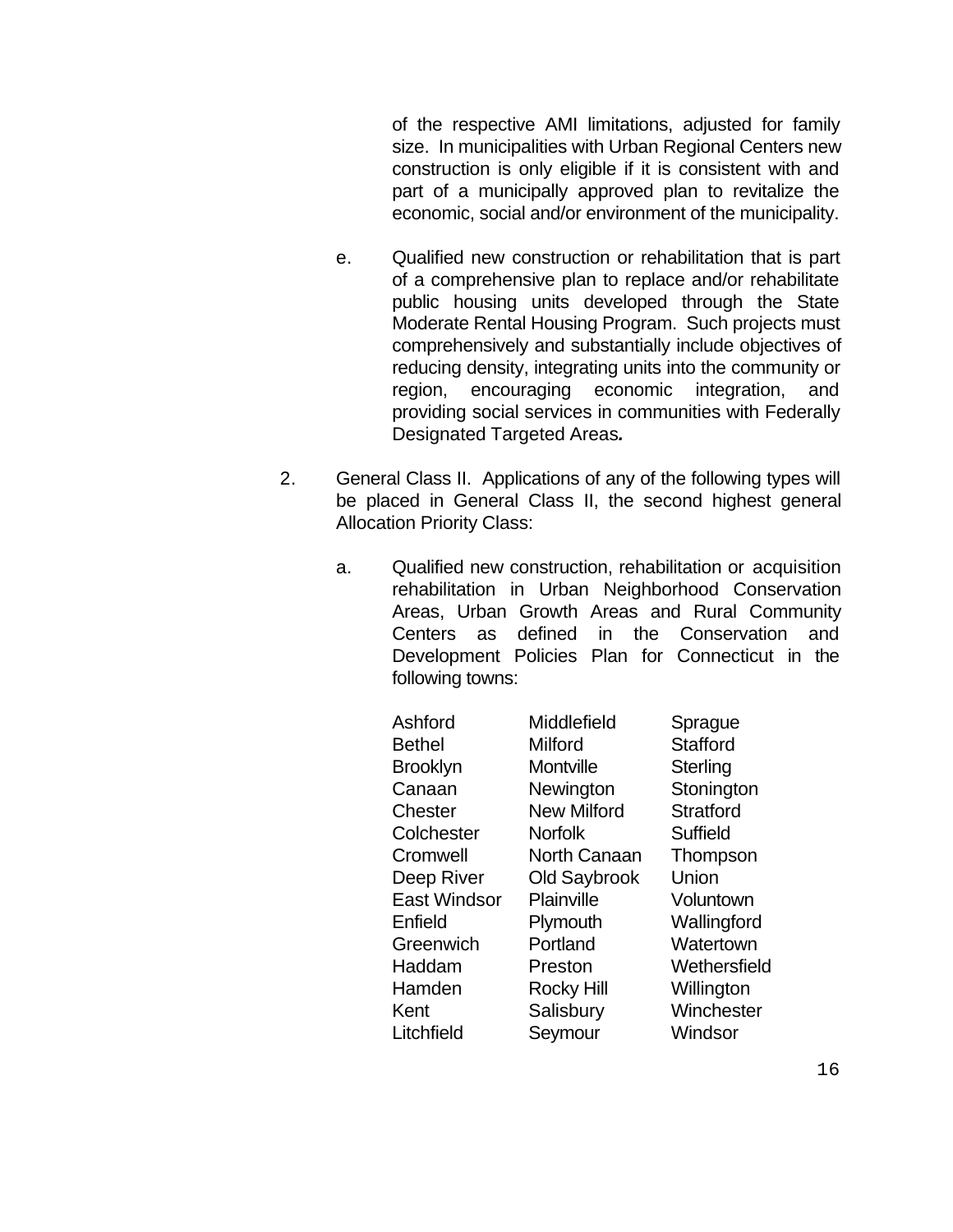Mansfield Somers Windsor Locks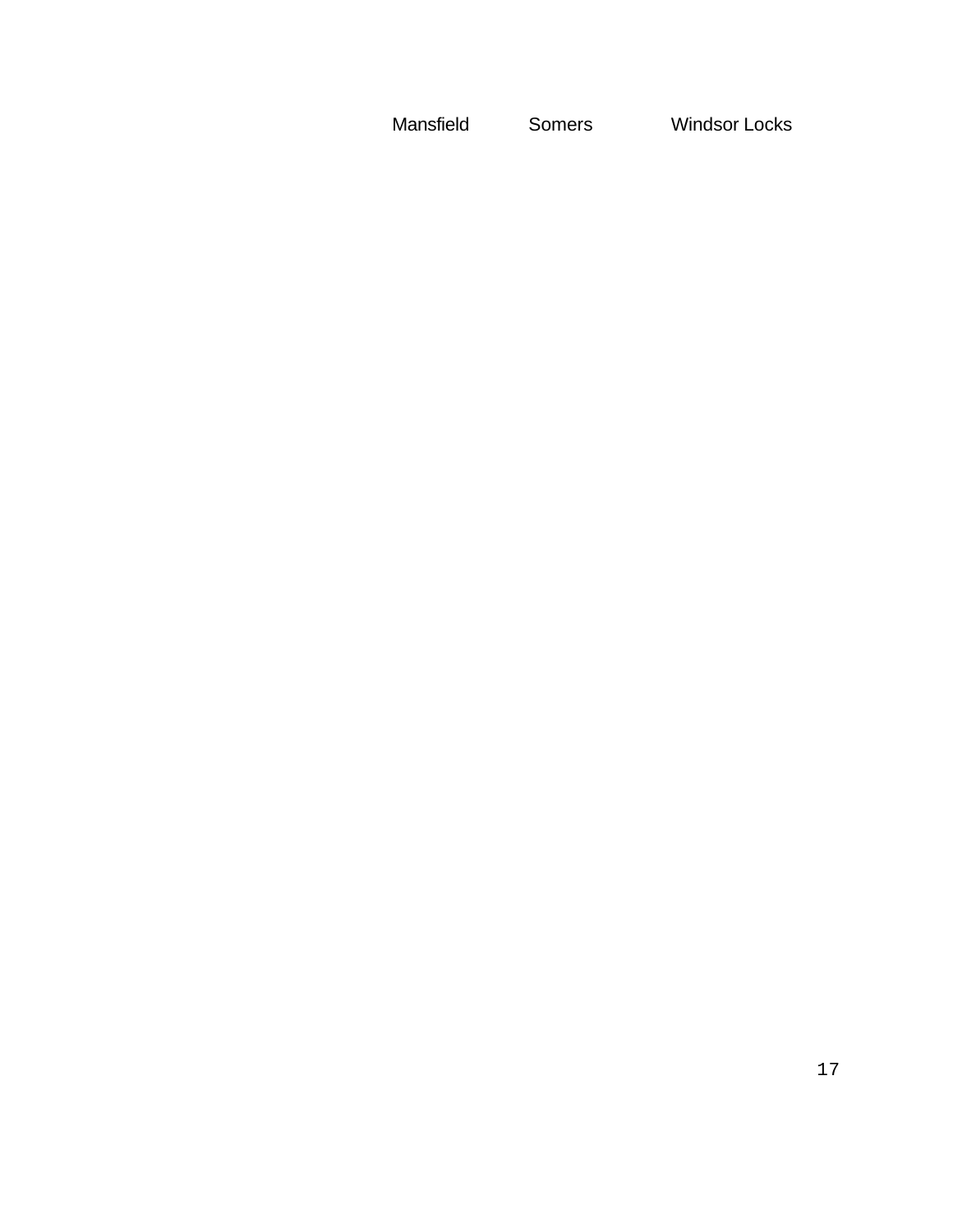- b. Applications for assistance necessary to preserve in low income service Federally assisted units that will be lost due to mortgage prepayment, subsidy contract optout or subsidy contract termination that **do not** satisfy Allocation Priority Class I requirements but meet the following conditions; and where the applicant is pursuing the appropriate remedy under relevant provisions of the Federal law governing such conditions including, but not limited to, the filing of required disclosures of intent, plans, and applications for other available assistance.
- 3. General Class III. All remaining applications, including requests for supplemental allocations, will be given the general Allocation Priority Class "Class III."

#### B. Non-Profit Set-Aside

Ten (10) percent of all LIHTCs available in the State will be reserved exclusively for developments involving non-profit housing development organizations meeting certain participation criteria. Applicants applying under the non-profit set-aside will be evaluated, rated and ranked only against other non-profit applicants applying under the setaside. If the number of applications for the non-profit set-aside exceeds the 10 percent, then such additional applicants will be evaluated, rated and ranked under the appropriate Allocation Priority Class. In addition, the Authority may set aside an allocation of LIHTCs for any project under consideration for funding that is subject to a prior start, foreclosure or workout, and taken over by a non-profit sponsor that will serve as the controlling member or partner of the ownership entity.

#### C. Special Classes

The Authority may designate one or more Special Classes within an Allocation Priority Class. Applications in a Special Class in a particular Allocation Class are placed ahead of those in the particular General Class.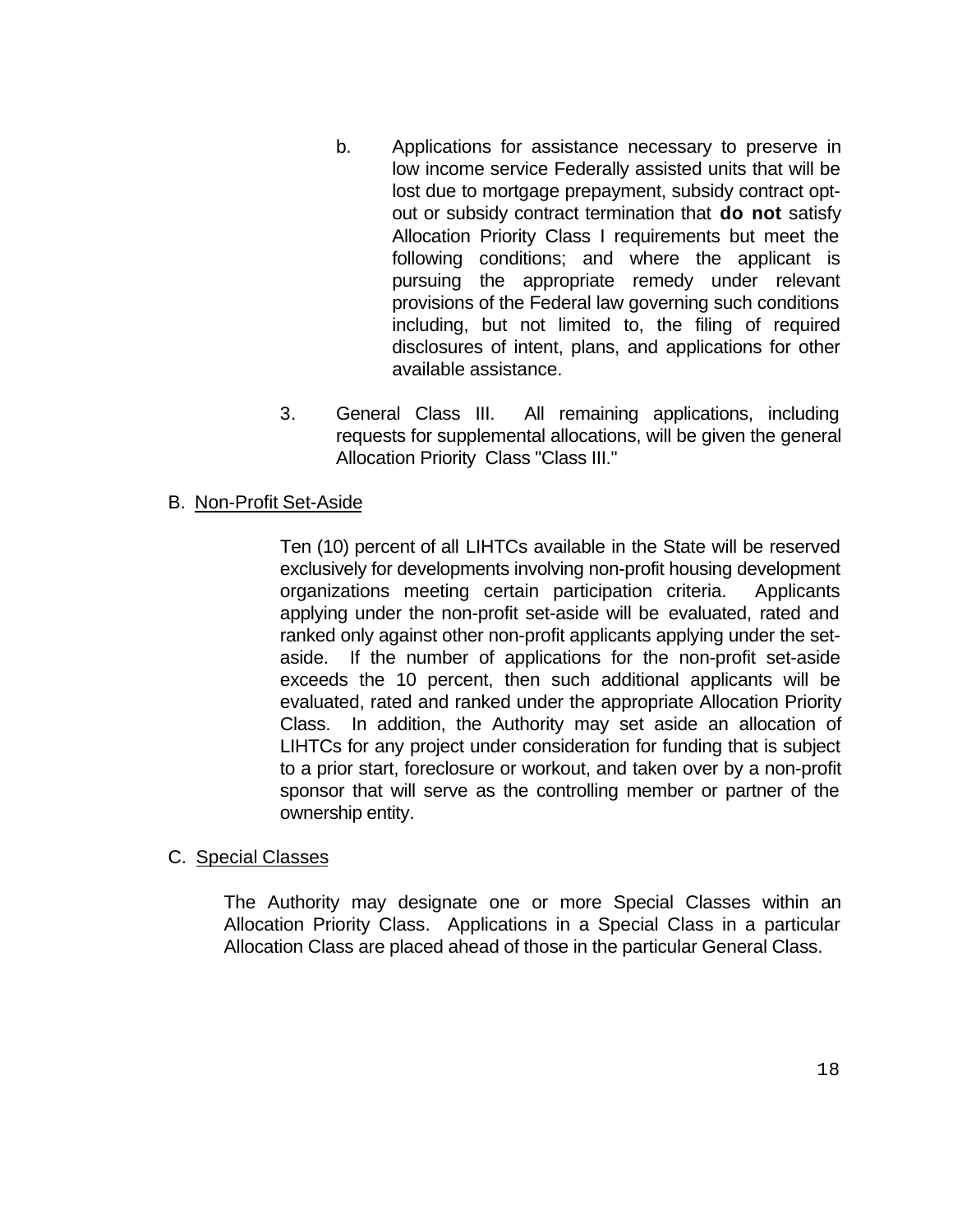Special Class I. Qualified new construction or rehabilitation that is part of a comprehensive plan to replace and/or rehabilitate public housing units. The Special Class I housing is limited to proposals that address housing policy to revitalize severely distressed or obsolete Federal and State public housing developments. The revitalization must comprehensively and substantially include objectives of reducing density, integrating units into the community or region, encouraging economic integration, and providing social services in Federally Designated Targeted Areas*.* The Board of Directors may, in its sole discretion, limit the amount of Low-Income Housing Tax Credits for Special Class I.

Such projects may apply for LIHTCs and receive an allocation outside the regularly scheduled funding round.

## **V. Rating and Ranking Within Classes**

A. **Low-Income Service** [25 Points]

Each application will be rated on the degree to which the proposed development serves low-income persons as measured by the following:

 $\triangleright$  Service to Very Low-Income Households:

Provides housing for households below 25 percent of Area Median Income and provides rents at 30 percent of 25 percent of Area Median Income adjusted for family size. Points will be awarded based on the percentage of qualified units that are to serve such households in the following manner:

| 25% or more     | 10 points  |
|-----------------|------------|
| $>12.5\%$ < 25% | 7.5 points |
| $5\% - 312.5\%$ | 5 points   |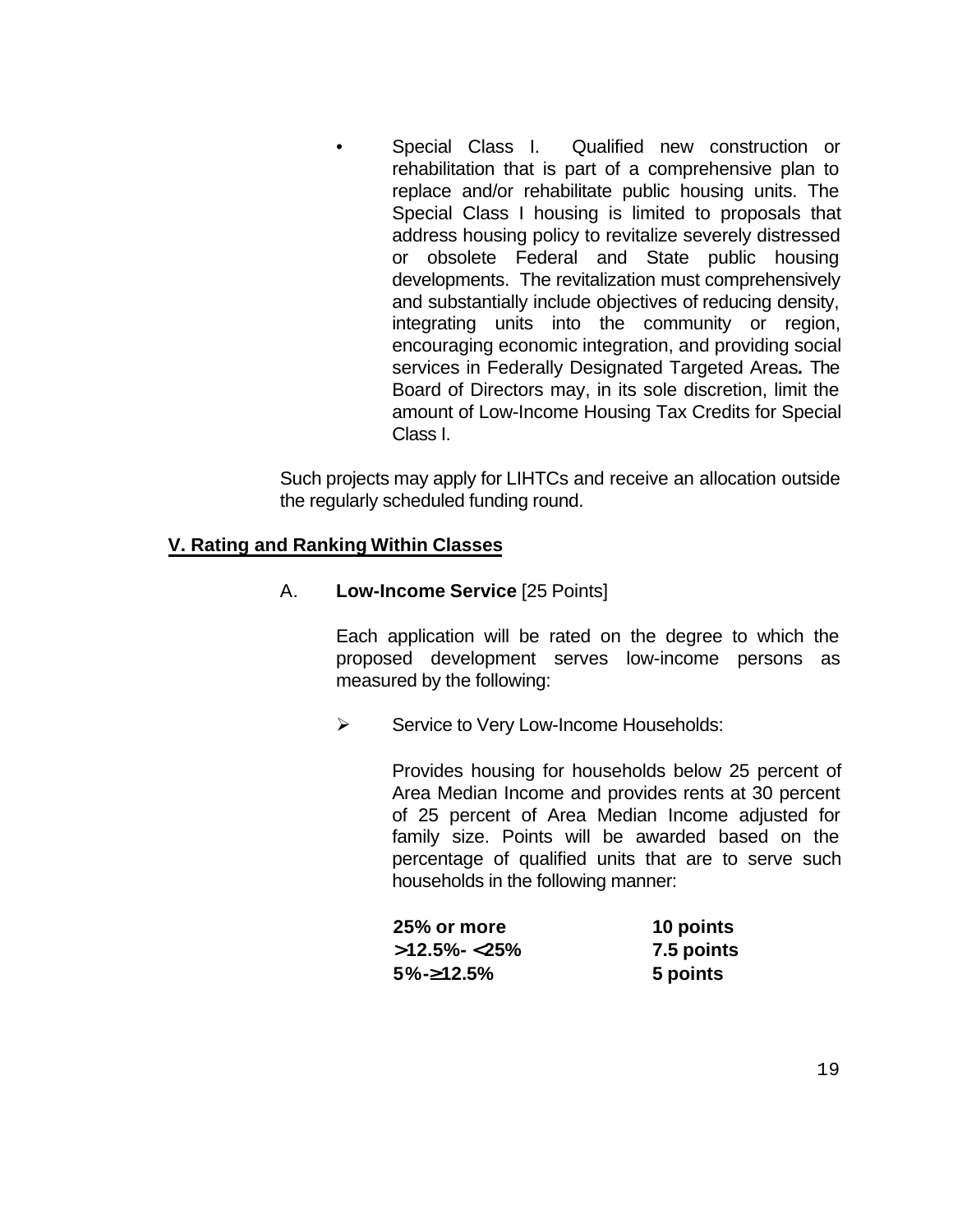ÿ Public Housing Authority Waiting Lists**:**

The sponsor has committed in writing to the local housing authority to give priority to households that are on waiting lists for public or assisted housing, or are the recipients of HUD vouchers or State RAP Certificates.

**YES = 5 point NO = 0 points**

 $\triangleright$  Degree of Extended Affordability:

Percentage of qualified units whose imputed rent level is based on 50 percent or less of Area Median Income and maintained throughout the Extended Use Period.

| >15%           | 10 points  |
|----------------|------------|
| $>10\% < 15\%$ | 7.5 points |

## B. **Financing Characteristics** [*42.5* points]

Each application will be rated and ranked on the degree to which the development constitutes a productive use of housing tax credits to leverage additional resources as measured by the following:

 $\triangleright$  Flexible Resources from Other Sources

The extent to which TDR include non-amortizing (grants, deferred loans, etc.) assistance from sources other than Connecticut General Funds, Connecticut General Obligation Bond Funds or the Authority. See Definitions, Section 2.III.B above, for the definition of TDR.

*% of TDR of Non-Amortizing Assistance*

| >25%           | 10 points  |
|----------------|------------|
| $>15\% < 25\%$ | 7.5 points |
| $5\%$ - 15%    | 5 points   |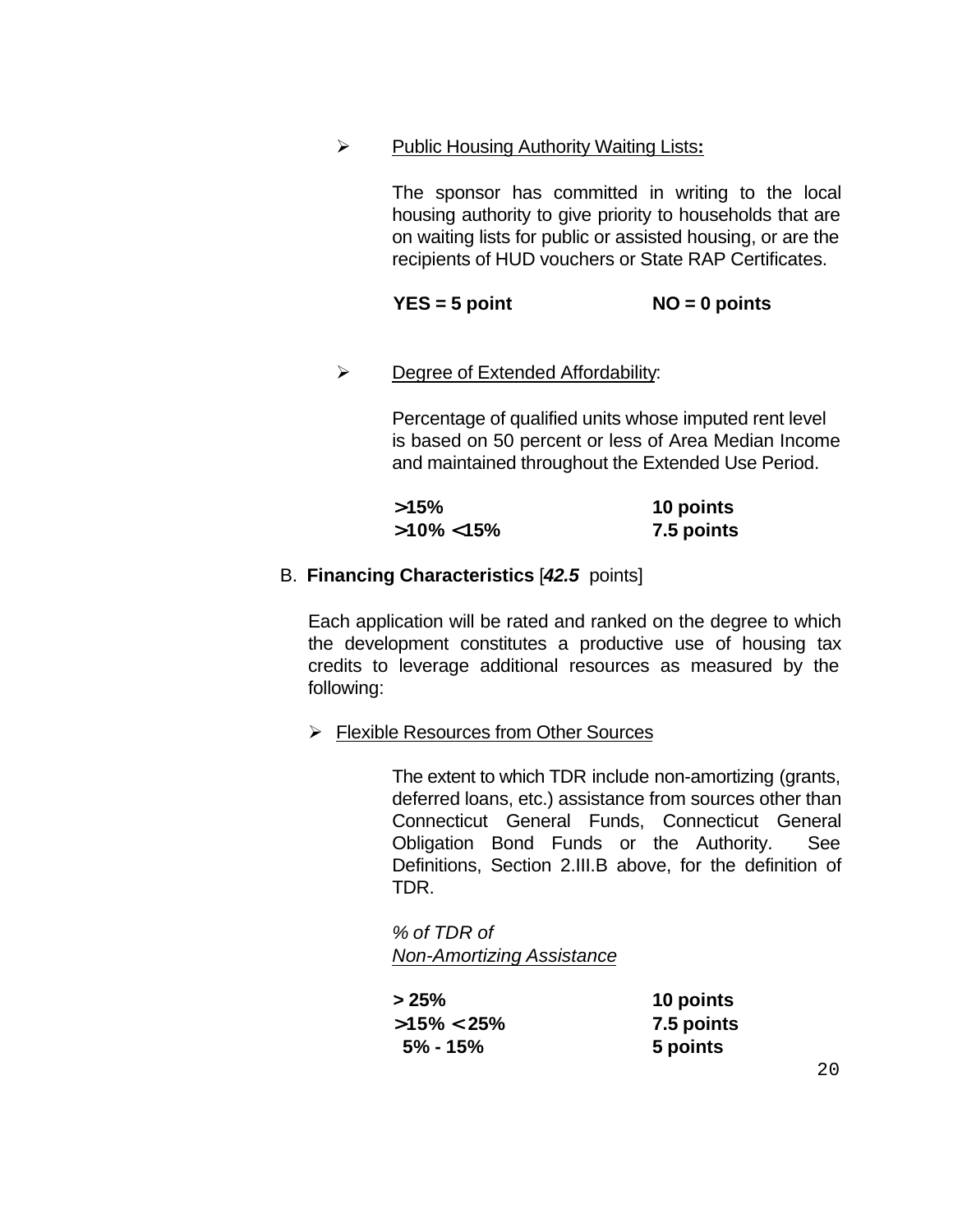### $\triangleright$  Other Public Resources

The extent to which *5* percent of the project's TDR includes public resources other than those of Connecticut General Funds, Connecticut General Obligation Bond Funds or the Authority.

## **YES = 2 points NO = 0 points**

### ÿ Private Resources

The extent to which *10 percent of* the project's TDR includes private resources.

### **YES = 2 points NO = 0 points**

 $\triangleright$  Cost of First Mortgage Funds

Add **1 point** for every 25 basis points the interest rate on the mortgage is less than the Annual Long-Term Applicable Federal Rate in effect as of 30 days prior to the application submission deadline plus 150 basis points.

 $\triangleright$  Developer/Sponsor Financing

Evidence of developer/sponsor financing (minimum 5 percent of total TDR minimum) exclusive of deferred developer fee and syndication proceeds.

| $\geq 10\%$    | 7.5 points |
|----------------|------------|
| $> 5\% < 10\%$ | 5 points   |
| 5%             | 2.5 points |

 $\triangleright$  HOPE VI Funding

Special Class I proposals which contain or provide significant HUD HOPE VI or other major comparable federal funding*.*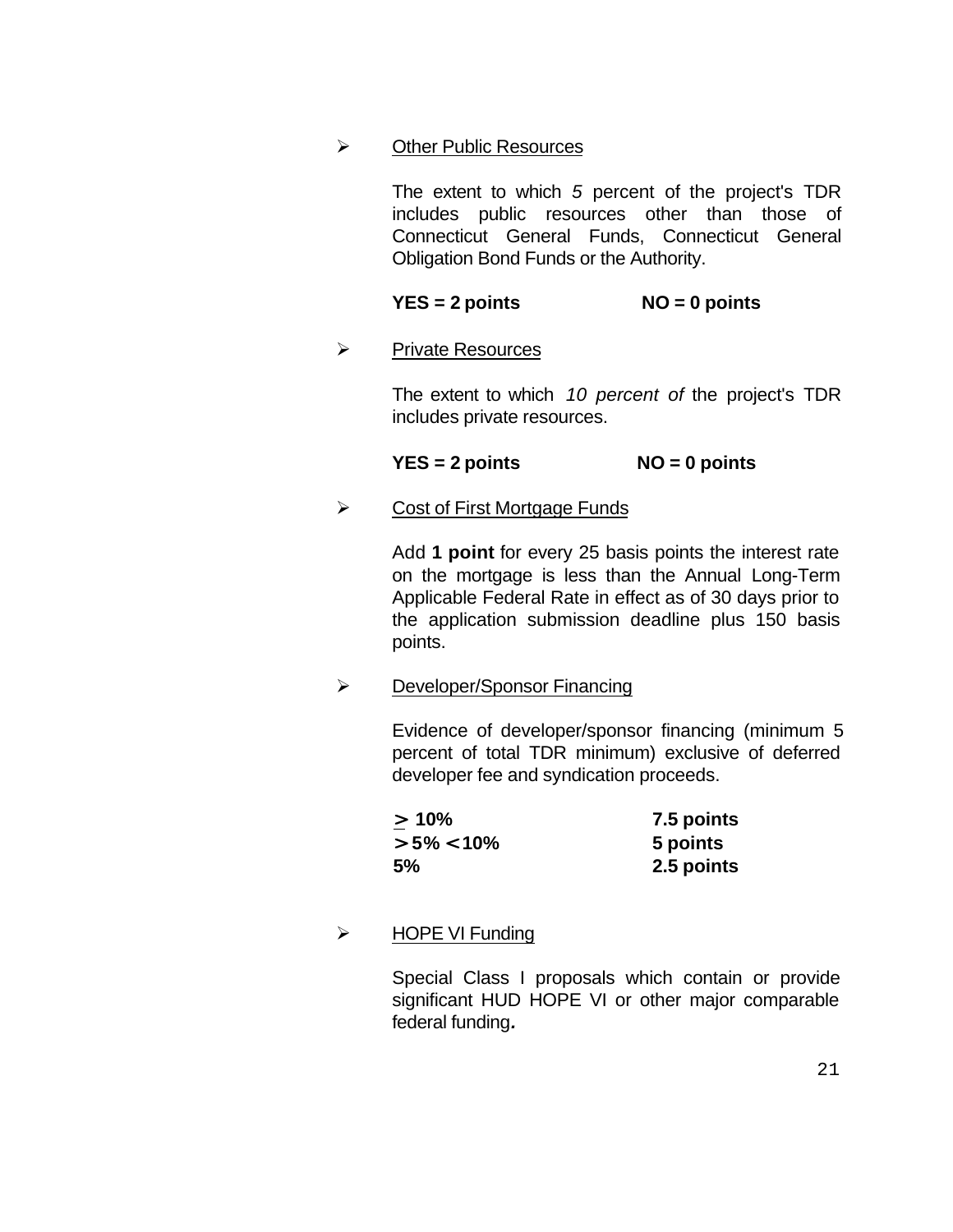$\triangleright$  Per Unit Cost Effectiveness

**Eight points** will be awarded to the top three projects per funding round based on cost-per-unit effectiveness standards. A minimum \$5,000 per unit in hard construction costs is required to be eligible.

 $\triangleright$  Cost Effectiveness of Low Income Housing Tax Credits

**Eight points** will be awarded to the top three projects per funding round based on the lowest percentage of LIHTC generated project funding devoted to project costs other than the costs of intermediaries.

## C. **Location and Housing Needs Characteristics** [*68* points]

Each application will be rated on the degree to which the development is consistent with the locational and housing priorities of the Plan as measured by the following:

 $\triangleright$  High Rent and Low-Income Communities

Is located in areas of higher rent/income disparity comparing average municipal rent with AMI as defined in the 1990 Census.

| $< 85\%$        | 5 points |
|-----------------|----------|
| $>85\% < 100\%$ | 2 points |

 $\triangleright$  Communities with Comparatively Less Rental Housing

Is located in a community with a high percentage of owner occupied single family detached homes as defined in the 1990 Census.

| $\blacktriangleright$ than 85% | 5 points |
|--------------------------------|----------|
| >70%<85%                       | 2 points |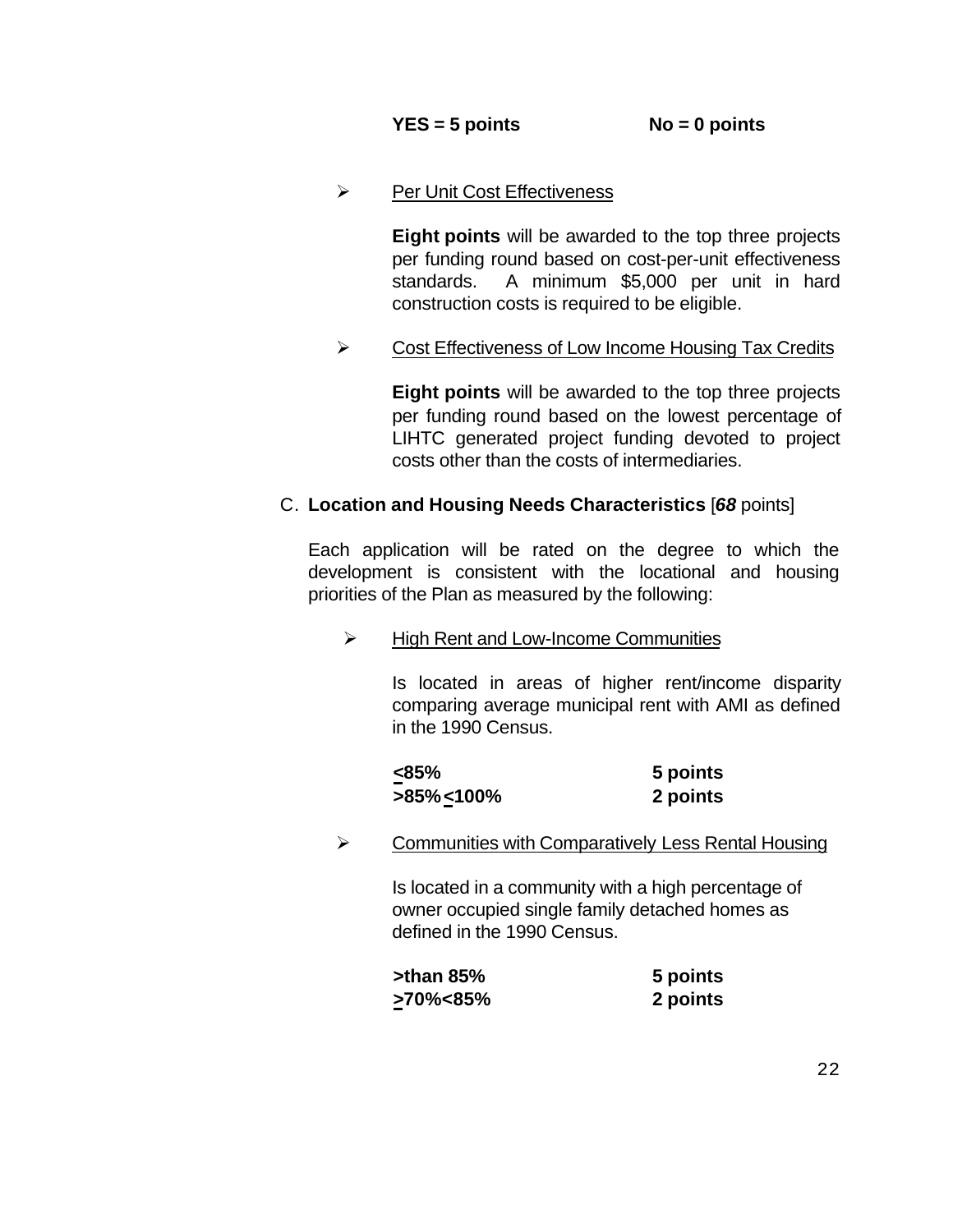$\triangleright$  Part of a Formal Plan for Redevelopment

The proposed development is part of and consistent with a formal plan which designates a specific targeted geographic area.

| $N RZ =$              | 10 points |
|-----------------------|-----------|
| Other formal plan $=$ | 5 points  |

 $\triangleright$  Housing Targeted for Large Families.

Points will be awarded based on the percentage of units with 3 or more bedrooms.

| <b>30% or more</b> | 10 points |
|--------------------|-----------|
| 20-29%             | 6 points  |
| 10-<20%            | 2 points  |

 $\triangleright$  Housing Targeted to and Suitable for Families with Children.

> Two-thirds of the total units must be two bedrooms or larger.

#### **Yes = 5 points No = 0 points**

 $\triangleright$  Addresses Service Needs.

The sponsor will provide services appropriate to the special needs of the resident population targeted for occupancy. Financial resources for such services must be evidenced in proposed budgets.

## **Yes = 5 points No = 0 points**

ÿ Effort to Address Needs of the Disabled

The housing is specifically targeted to, and the number of units set-aside for persons with disabilities are, in excess of the set-aside required for projects receiving State financing.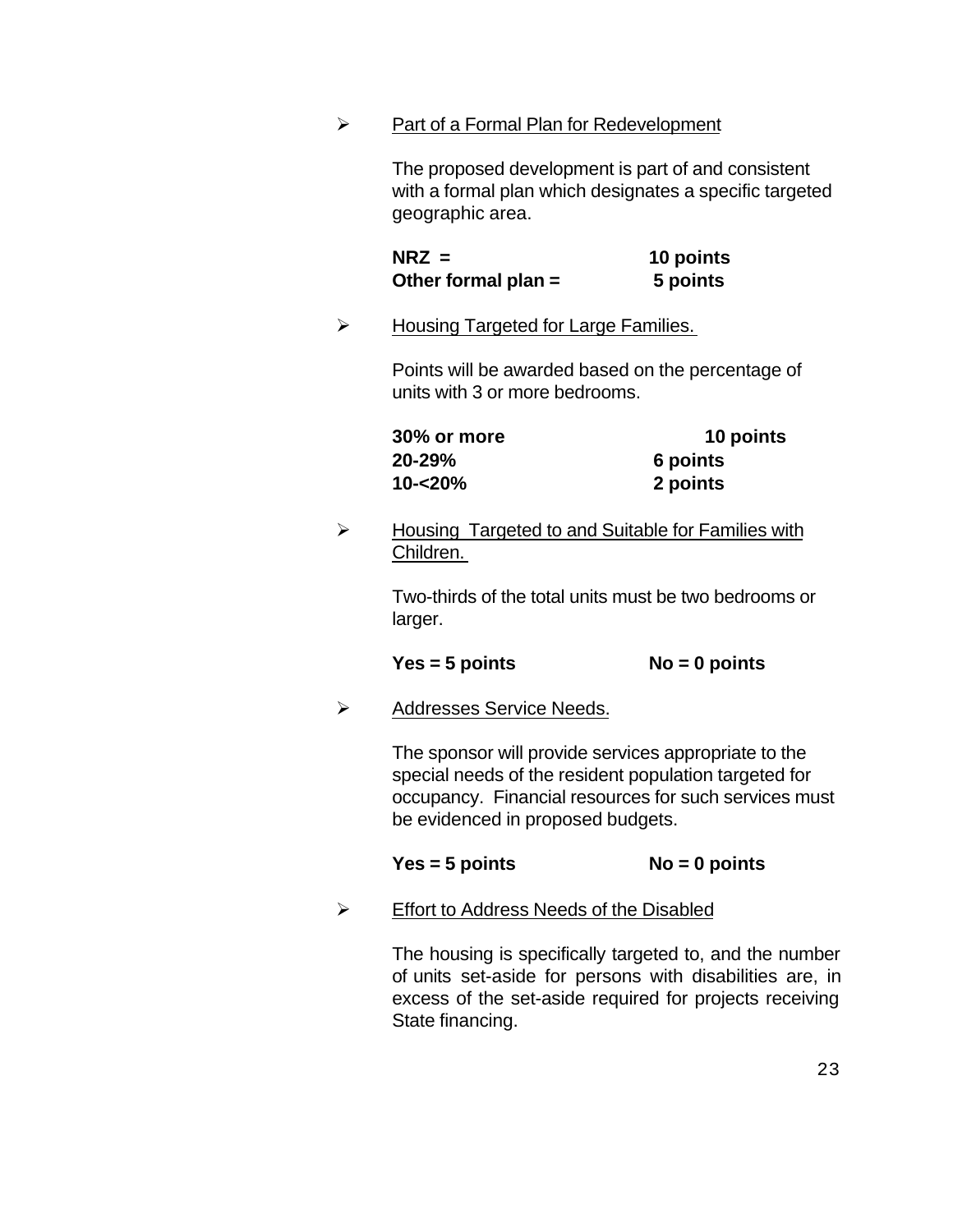| $Yes = 5 points$ | $No = 0$ points |
|------------------|-----------------|
|------------------|-----------------|

 $\triangleright$  Superior Site

The applicant proposes development on a site which has superior site characteristics relative to the targeted resident population and is located within one-half (0.5) mile from each of the following: access to public transportation, grocery stores and community recreational facilities.

## **YES = 5 points NO = 0 points**

**▶ Resident Control** 

Proposal is part of a HUD sponsored initiative to support cooperative resident controlled rental housing.

## **YES = 10 points NO = 0 points**

 $\triangleright$  Special Class I Development

Special Class I proposals located within Urban Regional Centers.

## **YES = 5 points NO = 0 points**

 $\triangleright$  Priority Locations

The proposal is rehabilitation in municipalities with Urban Regional Centers or is new construction in the following municipalities:

| Andover             | Ellington    | North Stonington |
|---------------------|--------------|------------------|
| Avon                | <b>Essex</b> | Old Lyme         |
| <b>Barkhamsted</b>  | Fairfield    | Orange           |
| <b>Beacon Falls</b> | Farmington   | Oxford           |
| <b>Berlin</b>       | Franklin     | Pomfret          |
| Bethany             | Glastonbury  | Prospect         |
| <b>Bethlehem</b>    | Goshen       | Redding          |
| <b>Bolton</b>       | Granby       | Ridgefield       |
|                     |              |                  |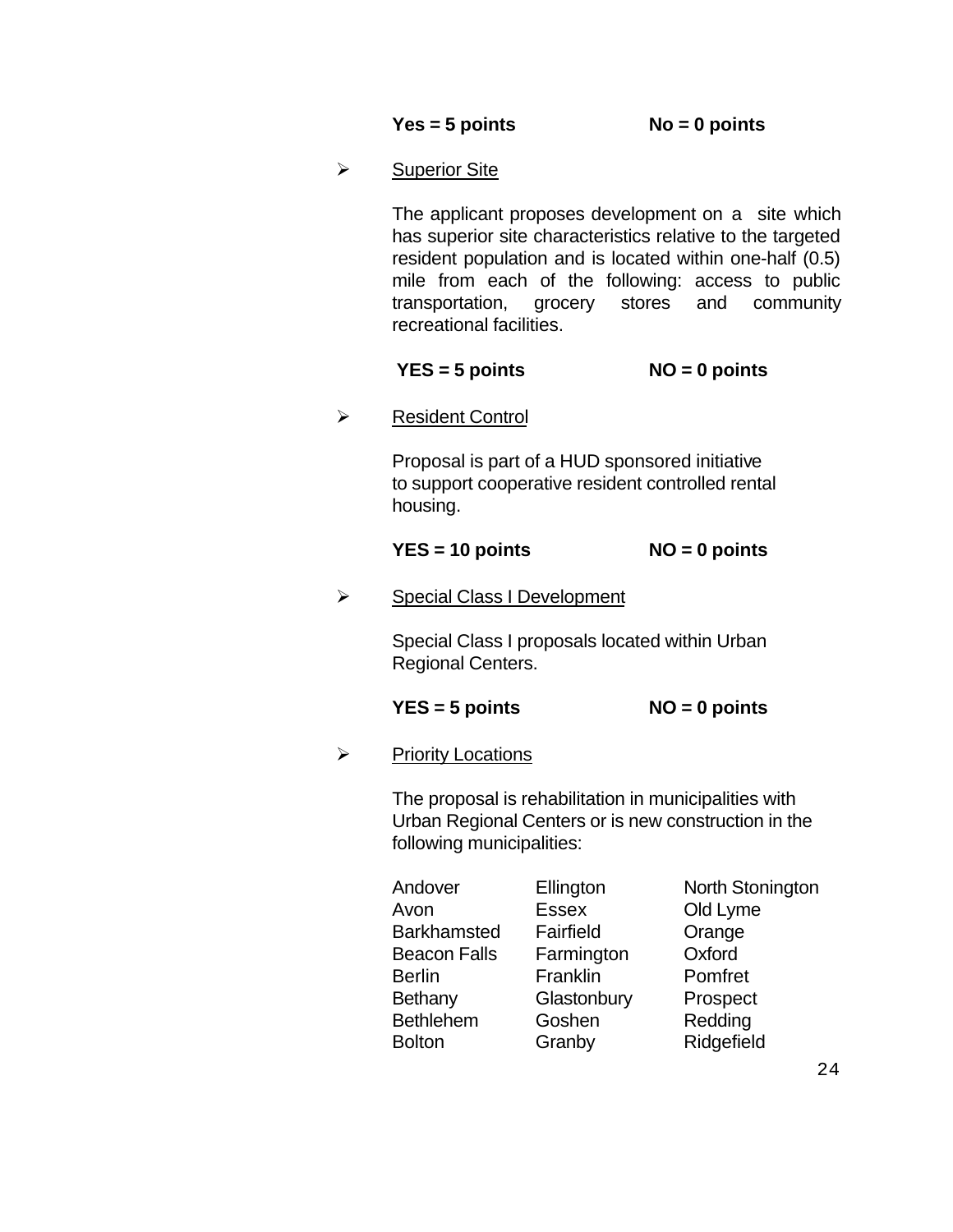| Bozrah             | Guilford             | Roxbury              |
|--------------------|----------------------|----------------------|
| <b>Branford</b>    | Hampton              | Salem                |
| <b>Bridgewater</b> | Hartland             | Scotland             |
| <b>Brookfield</b>  | Harwinton            | Sharon               |
| <b>Burlington</b>  | Hebron               | Sherman              |
| Canterbury         | Killingworth         | Simsbury             |
| Canton             | Lebanon              | Southbury            |
| Chaplin            | Ledyard              | Southington          |
| Cheshire           | Lisbon               | <b>South Windsor</b> |
| Clinton            | Lyme                 | <b>Tolland</b>       |
| Colebrook          | Madison              | Trumbull             |
| Columbia           | Marlborough          | Warren               |
| Cornwall           | Middlebury           | Washington           |
| Coventry           | Middlletown          | Waterford            |
| Darien             | Monroe               | Westbrook            |
| Durham             | <b>Morris</b>        | Weston               |
| Eastford           | New Canaan           | Westport             |
| East Granby        | <b>New Fairfield</b> | Wilton               |
| East Haddam        | <b>New Hartford</b>  | Woodbridge           |
| East Hampton       | Newtown              | Woodbury             |
| East Lyme          | North Branford       | Woodstock            |
| Easton             | North Haven          | Wolcott              |
|                    |                      |                      |

**YES = 3 points NO = 0 points**

#### D. **Project Characteristics** [20 points]

Each application will be rated on the degree to which the development supports various programmatic and implementation priorities as measured by the following:

 $\triangleright$  Adds New Housing Units

Adds to the stock of housing available to low-income persons through qualified new construction or the rehabilitation of existing structures .

#### **YES = 10 points NO = 0 points**

 $\triangleright$  Site Approval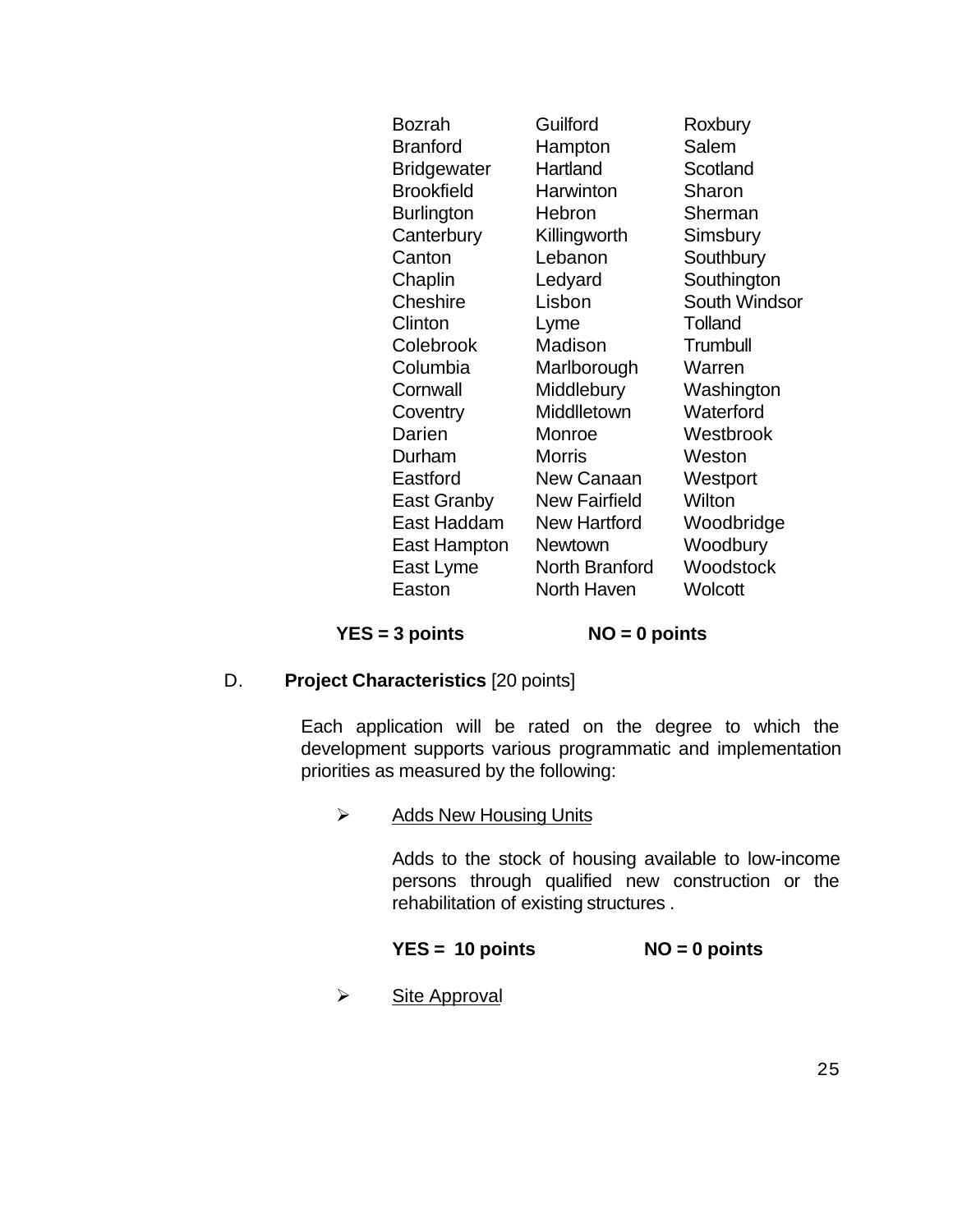Evidence of final site plan approval from the municipal zoning officer.

```
YES = 5 points NO = 0 points
```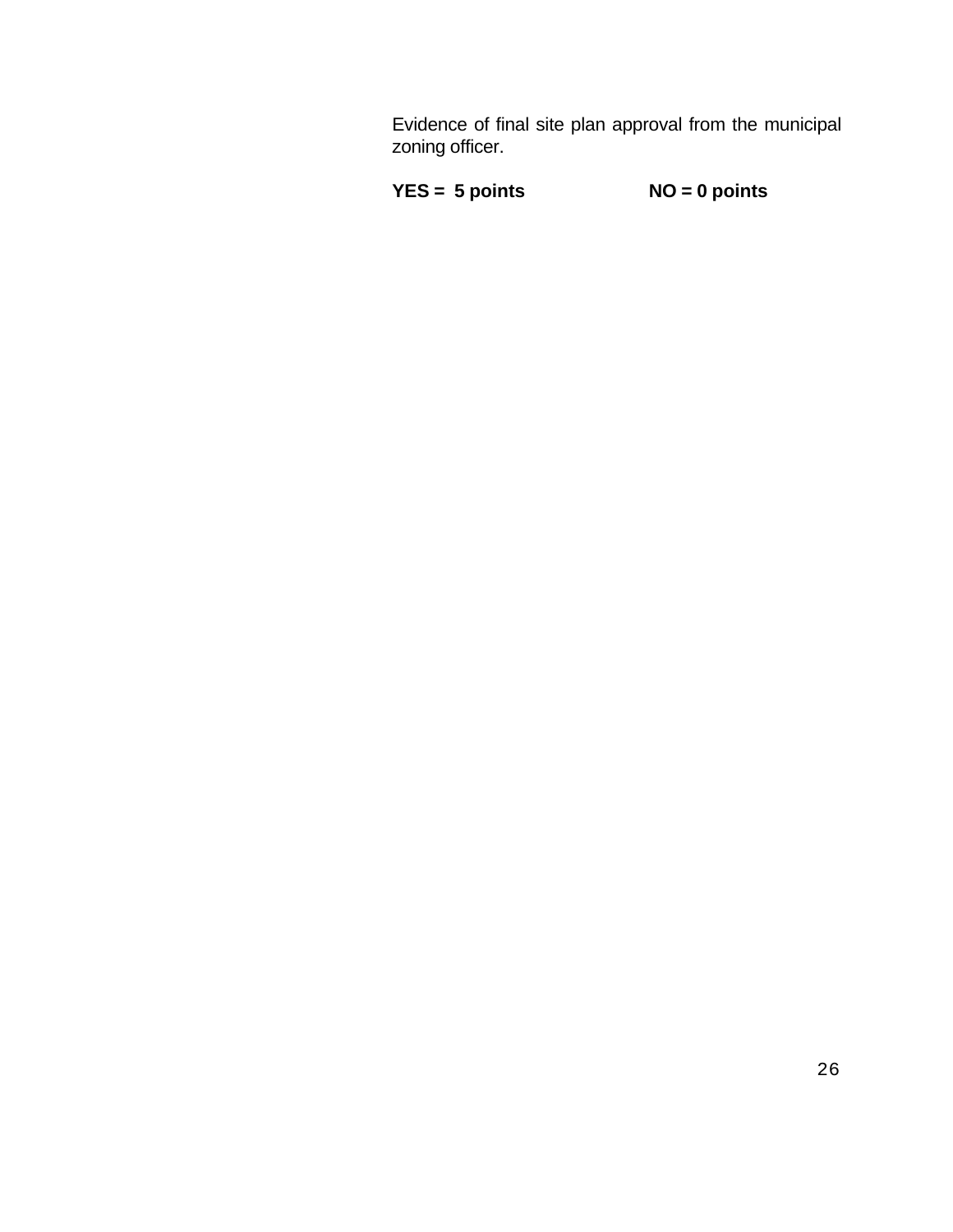#### $\triangleright$  Economic Integration

Proposal promotes economic integration by developing a minimum of 20 percent non-qualified units.

## **YES = 5 points NO = 0 points**

## $\triangleright$  Cost Effectiveness

Proposed development is cost ineffective on a costper-unit basis and fails to satisfy Authority cost reasonableness standards. Such proposals will receive negative points.

| <b>Range Above Standard</b> | <b>Points</b> |
|-----------------------------|---------------|
| $0 - 15%$                   | -5            |
| $>15-25%$                   | $-10$         |
| $>25\%$                     | $-20$         |

## E. **Sponsorship Characteristics** [15 points]

## $\triangleright$  Women and Minority Participation

Women and/or minorities participate in the ownership, development, or management of the project by holding directly a 51 percent or more ownership and voting interest in project ownership, development entity or management firm. For qualified non-profits, women and/or minorities should hold directly a 51 percent voting interest on the board of directors.

## **YES = 5 points NO = 0 points**

 $\triangleright$  Connecticut-Based Businesses

Developer/sponsor is a Connecticut based organization whose principal place of business has been located in the State of Connecticut for a minimum of 3 years.

$$
YES = 5 points
$$
  $NO = 0 points$ 

27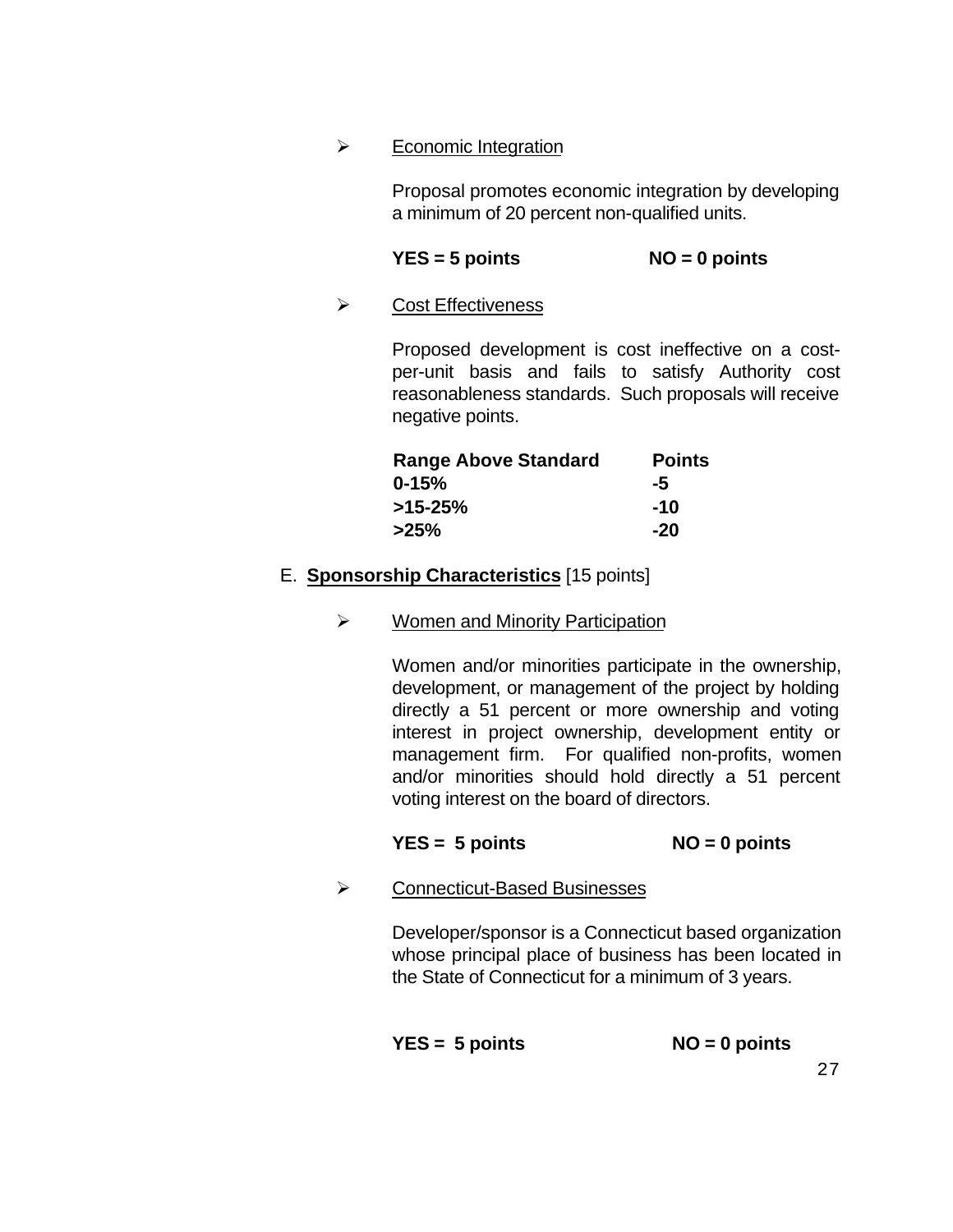## **VI. RANKING ON REQUIRED FEDERAL PRIORITIES**

The point total for each application within its Allocation Priority Class will constitute the application's "Base Score." Additional points will then be added to each application's Base Score according to the Federally mandated priorities described below.

### $\triangleright$  Degree of Low-Income Service

All applications in each Allocation Priority Class will be ranked from lowest to highest according to the percent by which weighted average income for qualified households falls below the maximum allowable for such households. Up to 5 points will be assigned to each application within each Allocation Priority Class according to the application's rank with respect to the other applications in its Allocation Priority Class, and these points will be added to the application's Base Score, as described above.

### $\triangleright$  Length of Low Income Service Period

All applications in each Allocation Priority Class will be ranked from lowest to highest according to the number of years, if any, that the lowincome units in the proposed development will be committed by an Extended Low-Income Housing Commitment to low income occupancy for a period longer than the 30-year extended use period required by the Code. Up to 5 points will be assigned to each application within each Allocation Priority Class according to the application's rank with respect to the other applications in its Allocation Priority Class, and these points will be added to the application's Base Score, as described above

An application's cumulative point total following addition of the points attributable to these Federally mandated criteria will determine its final ranking within its Allocation Priority Class.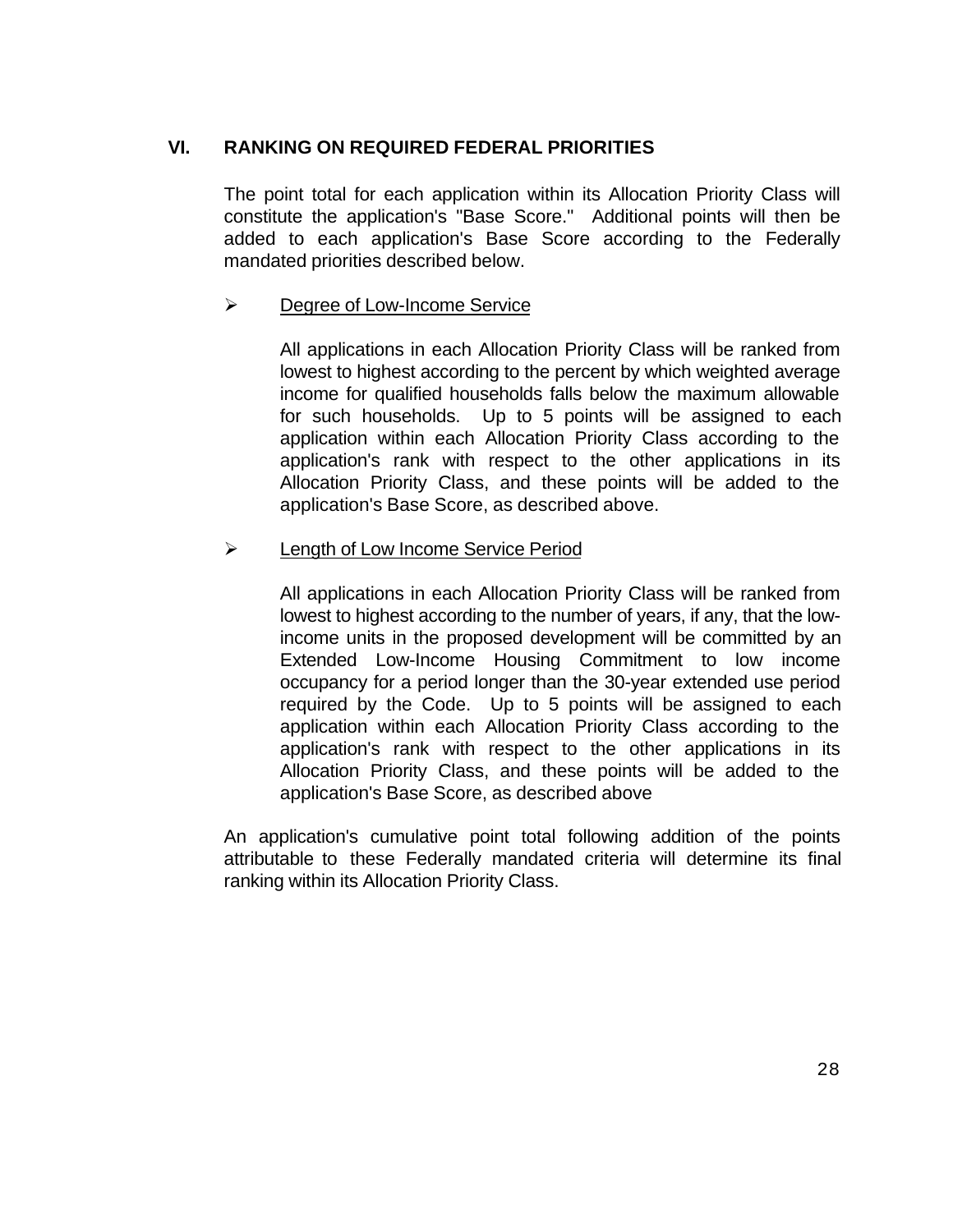## **3. PROJECTS FINANCED WITH TAX-EXEMPT BONDS**

## I. FEDERAL STATUTORY REQUIREMENTS

To the extent projects are financed with the proceeds of tax-exempt bonds subject to the annual volume cap limitation under Section 146 of the Code, such projects may receive LIHTCs without receiving an allocation from the Authority. If fifty percent (50%) or more of the aggregate basis of a project (including land) is financed with the proceeds of such tax-exempt bonds, the entire project is eligible for tax credits based on its qualified basis without receiving an allocation of credits from the Authority. However, tax-exempt bond financed projects must, nevertheless, satisfy all the requirements for allocations under the Plan.

### II. THRESHOLD CRITERIA

Tax-exempt bond financed projects must meet the threshold criteria set forth in Section 2.II above.

### III. UNDERWRITING CRITERIA

Tax-exempt bond financed projects must also meet the underwriting criteria adopted from time to time by the State Private Activity Bond Commission for multifamily rental housing financed with Bonds issued pursuant to an allocation of volume cap authority approved by the Commission*.*

#### IV. CREDIT LIMITATION

Tax-exempt bond financed projects are also subject to the limitation on the amount of credits available to a project contained in Section 42(m)(2)(A) of the Code.

## **4. COMPLIANCE MONITORING PLAN**

## **I. INTRODUCTION**

Section 42(m)(1)(B)(iii) of the Code requires that a qualified allocation plan provide a procedure that the agency (or an agent or other private contractor of such agency) will follow in monitoring for noncompliance with the provisions of Section 42 and in notifying the IRS of such noncompliance which the agency may become aware of.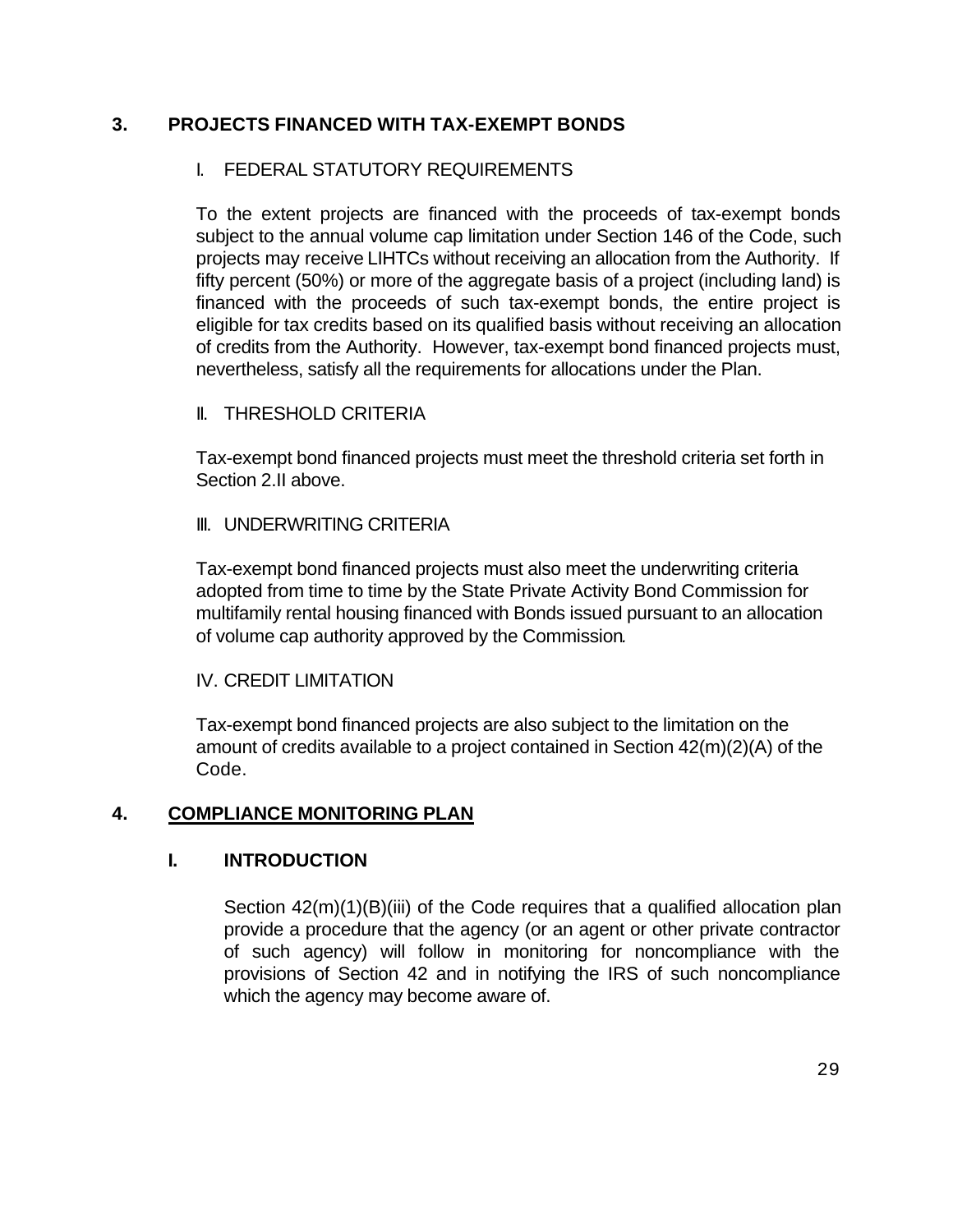The compliance monitoring process will determine if a project is in compliance with the requirements of the LIHTC Program pursuant to Section1.42-5 of the Treasury Regulations. The Authority's monitoring process is outlined in the Low-Income Housing Tax Credit Compliance Manual, which is provided to the owner/agent for each Housing Credit project. The Authority's compliance monitoring requirements apply to all tax credit projects including those financed with tax-exempt bonds.

**Compliance with the requirements of the Code is the sole responsibility of the owner of the building(s) for which the LIHTCs were allocated.** The Authority's obligation to monitor for compliance does not make the Authority liable for owner/agent noncompliance.

If an owner fails to comply with the requirements of the Code and the Regulations promulgated thereunder, the Authority will notify the IRS of such noncompliance by filing Form 8823. See Section V, below.

The owner/agent must attend a pre-occupancy meeting with the Authority prior to the date the first building of a project is placed in service. The owner/agent is required to contact the Authority in writing 120 days prior to such placed in service date to arrange a pre-occupancy meeting with the Authority.

The owner/agent must document that they have completed a low-income housing tax credit management and compliance training course, or have achieved equivalent experience, within twelve months prior to the preoccupancy meeting in a program deemed acceptable to the Authority in accordance with industry recognized standards. Forms 8609 will not be issued without evidence and approval of such training or experience.

The Authority may choose to delegate all or a portion of its compliance monitoring responsibilities to an agent or other private contractor. This option, if chosen, does not relieve the Authority of its obligation to notify the IRS of noncompliance. The Authority may also delegate some or all of its compliance monitoring responsibilities to another state agency. This delegation may include the responsibility of notifying the IRS of noncompliance.

#### **II. RECORD KEEPING AND RETENTION**

A. Record Keeping. The owner of a low-income housing project must keep records for each qualified low-income building in the project for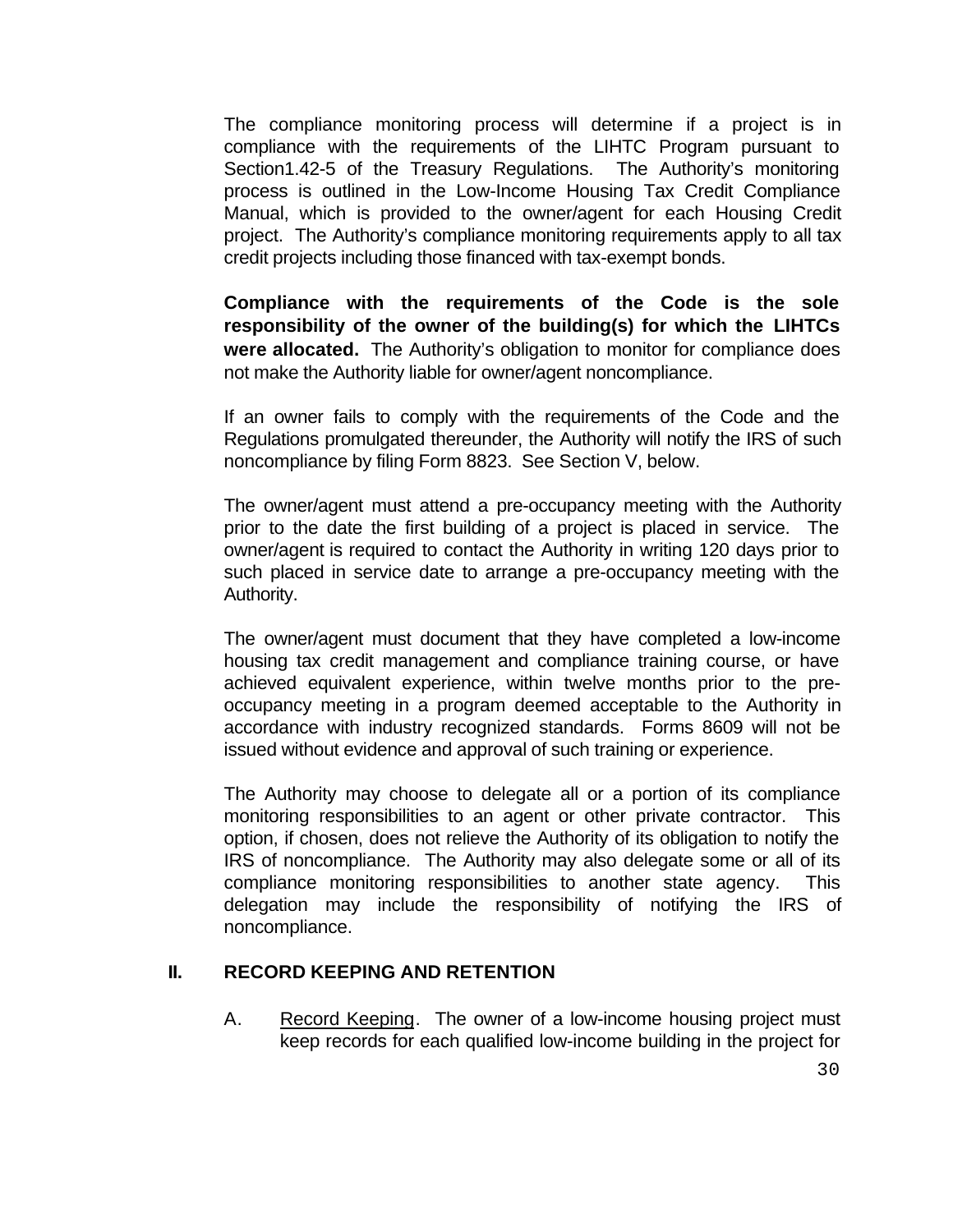each year of the 15-year compliance period and the extended use period. These records must include:

- 1. the total number of residential rental units in the building (including the number of bedrooms and square footage of each residential rental unit);
- 2. the percentage of low-income units in the building;
- 3. the rent charged for each residential rental unit in the building (including any utility allowances);
- 4. the number of occupants in each low-income unit, but only if rent is determined by the number of occupants in each unit under Section 42(g)(2) of the Code (as in effect before the amendments made by the Revenue Reconciliation Act of 1989);
- 5. the low-income unit vacancies in the building and information that shows when, and to whom, the next available units are rented;
- 6. the annual income certification of each low-income tenant per unit;
- 7. documentation to support each low-income tenant's income certification [Please Note: Tenant income is calculated in a manner consistent with the determination of annual income under Section 8 of the United States Housing Act of 1937 ("Section 8"), not in accordance with the determination of gross income for federal income tax liability. Accordingly, in the case of a tenant receiving housing assistance payments under Section 8, the documentation requirement is satisfied if the public housing authority provides a statement to the building owner declaring that the tenant's income does not exceed the applicable income limit under Section 42(g) of the Code.];
- 8. the eligible basis and qualified basis of the building at the end of the first year of the credit period; and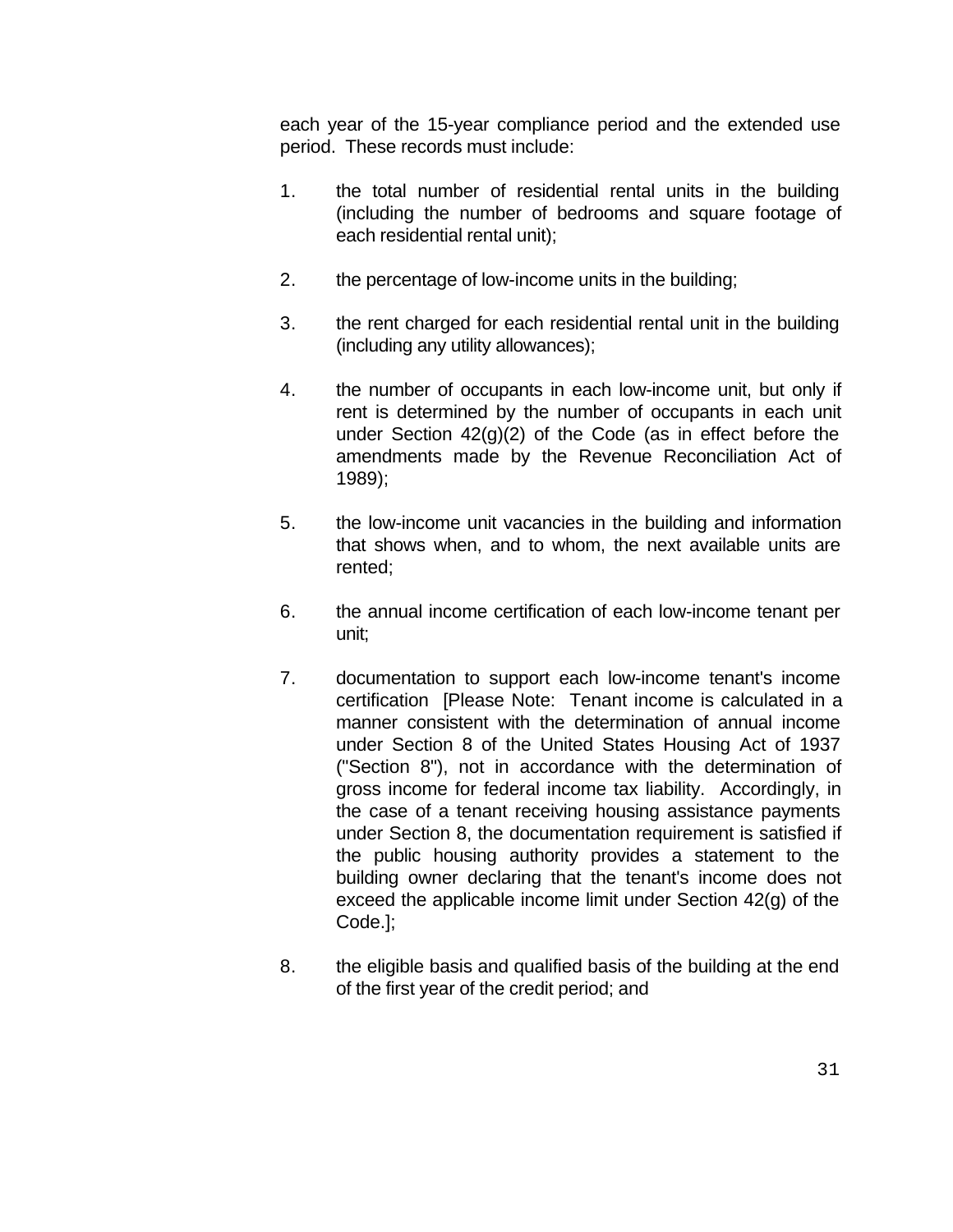- 9. the character and use of the non-residential portion of the building included in the building's eligible basis under Section 42(d) of the Code (for example, tenant facilities that are available on a comparable basis to all tenants and for which no separate fee is charged, or facilities reasonably required by the project).
- B. Record Retention. The owner of a low-income housing project shall retain the records required in subparagraph A of this paragraph for each building in a qualified low-income housing project for at least six years after the due date (with extensions) for filing the Federal income tax return for that year. The records for the first year of the credit period must be retained for at least six years beyond the due date (with extensions) for filing the Federal income tax return for the last year of the compliance period of the building.
- C. Inspection Record Retention Provision. The owner of a low-income housing project must retain the original local health, safety, or building code violation reports or notices that were issued by a state or local government unit for the Authority's inspection. Retention of the original violation reports or notices is not required once the Authority reviews the violation reports or notices and completes its inspection, unless the violation remains uncorrected.

## **III. CERTIFICATION AND REVIEW**

- A. Certification.
	- 1. At least annually, for the entire 15-year compliance period and the extended use period, the owner of a low-income housing project shall certify under penalty of perjury that, for the preceding twelve (12) month period, the project met the requirements of either:
		- a. the 20-50 test under Section  $42(g)(1)(A)$  of the Code; or
		- b. the 40-60 test under Section  $42(g)(1)(B)$  of the Code; and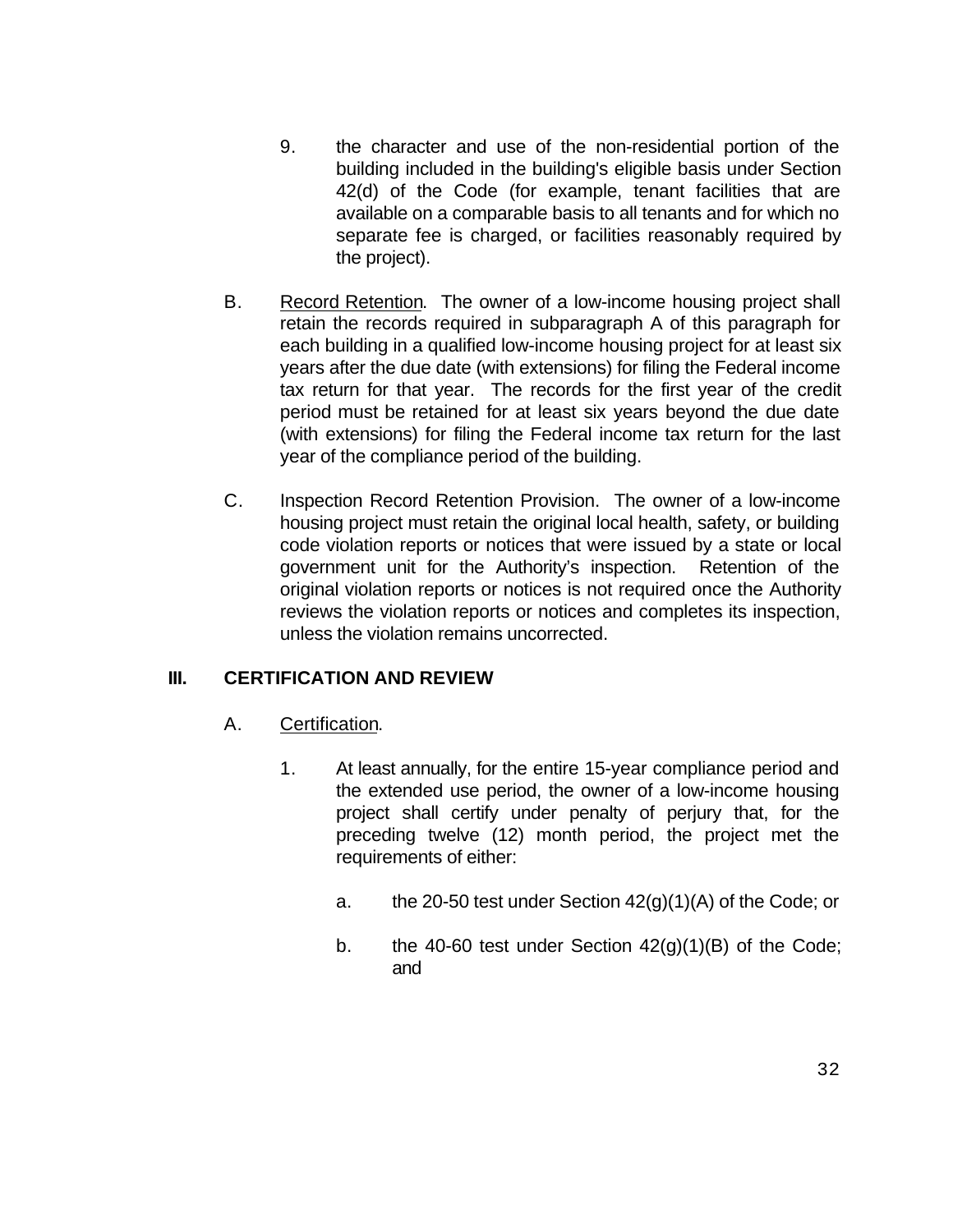- c. if applicable, the 15-40 test under Sections  $42(q)(4)$ and 142(d)(4)(B) of the Code for "deep rent-skewed" projects.
- 2. In addition, at least annually, for the entire 15-year compliance period and the extended use period, the owner of a lowincome housing project shall certify under penalty of perjury that:
	- a. there was no change in the applicable fraction, as defined in Section  $42(c)(1)(B)$  of the Code, of any building in the project or that there was a change, a description of that change;
	- b. the owner has received an annual low-income certification from each low-income tenant and documentation to support that certification; or in the case of a tenant receiving Section 8 housing assistance payments, the appropriate statement from a public housing authority as defined hereinafter;
	- c. each low-income unit in the project is rent restricted under Section 42(g)(2) of the Code;
	- d. all units in the project were for use by the general public, including the requirement that no finding of discrimination under the Fair Housing Act occurred for the project. A finding of discrimination includes an adverse final decision by the Secretary of the Department of Housing and Urban Development (HUD), an adverse final decision by a substantially equivalent state or local fair housing agency, or an adverse judgment from a federal court;
	- e. the buildings and low-income units in the project were suitable for occupancy, taking into account local health, safety and building codes (or other habitability standards), and the State or local government unit responsible for making local health, safety, or building code inspections did not issue a violation report for any building or low-income unit in the project. If a violation report or notice was issued by the governmental unit,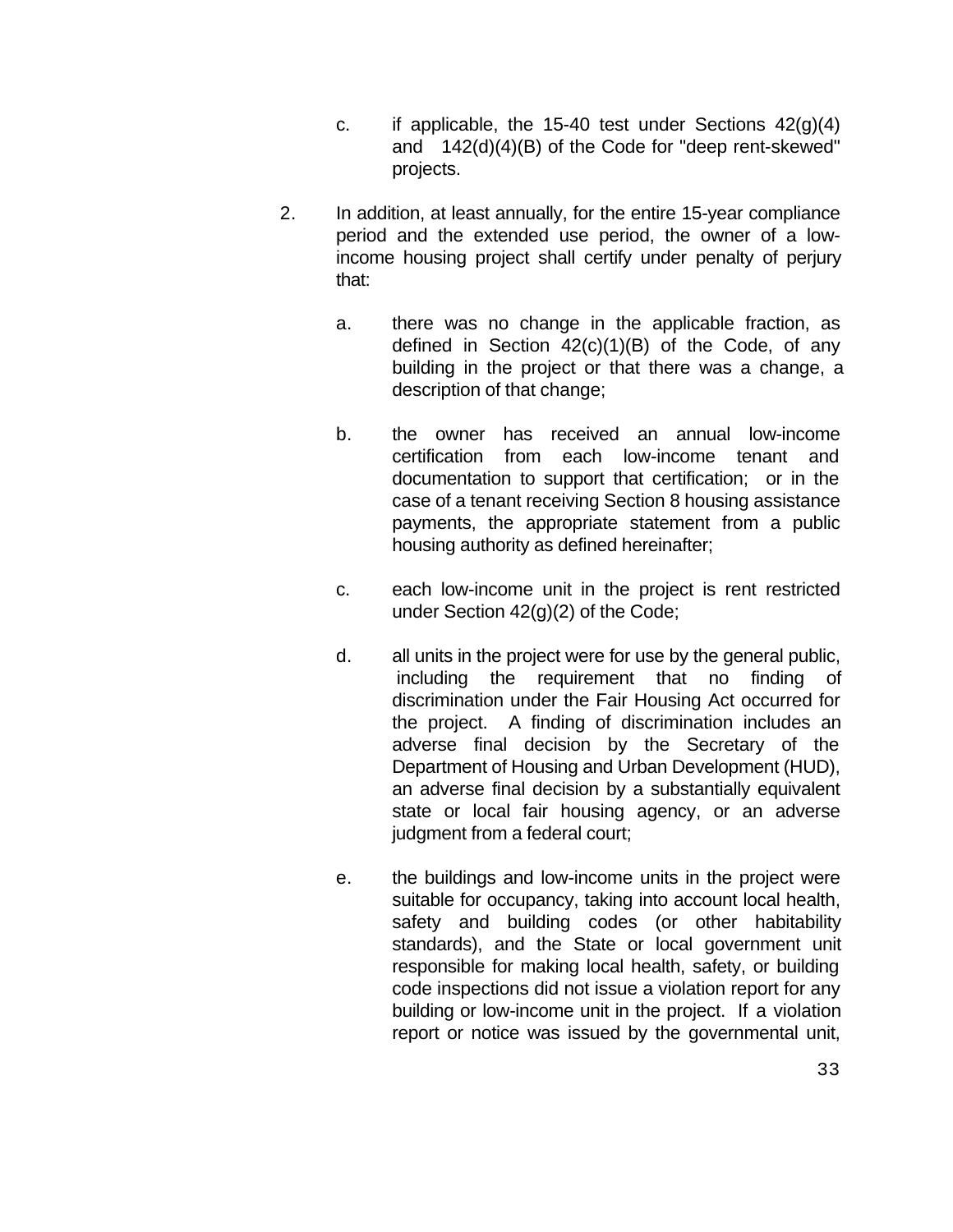the owner must attach a statement summarizing the violation report or notice or a copy of the violation report or notice to the annual certification submitted to the Authority. In addition, the owner must state whether the violation has been corrected;

- f. there has been no change in the eligible basis (as defined in Section 42(d) of the Code) of any building in the project, or that there has been a change, and the nature of the change;
- g. all tenant facilities included in the eligible basis under Section 42(d) of the Code of any building in the project, such as swimming pools, other recreational facilities, and parking areas, are provided on a comparable basis without charge to all tenants in the building;
- h. if a low-income unit in the project becomes vacant during the year, reasonable attempts are made to rent that unit to tenants having a qualifying income and, while the unit is vacant, no units of comparable or smaller size are rented to tenants not having a qualifying income;
- i. if the income of tenants of a low-income unit in the project increases above the limit allowed in Section  $42(q)(2)(D)(ii)$  of the Code, the next available unit of comparable or smaller size in the project will be rented to tenants having a qualifying income; and
- j. an Extended Low-Income Housing Commitment as described in Section 42(h)(6) of the Code was in effect, including the requirement that an owner cannot refuse to lease a unit in the project to an applicant because the applicant holds a voucher or certificate of eligibility under Section 8 of the United States Housing Act of 1937. Note: This requirement applies to buildings that have received allocations of LIHTCs in 1990 and later years.
- k. All low-income units in the project were used on a nontransient basis (except for transitional housing for the homeless provided under Section 42(i)(3)(B)(iii) or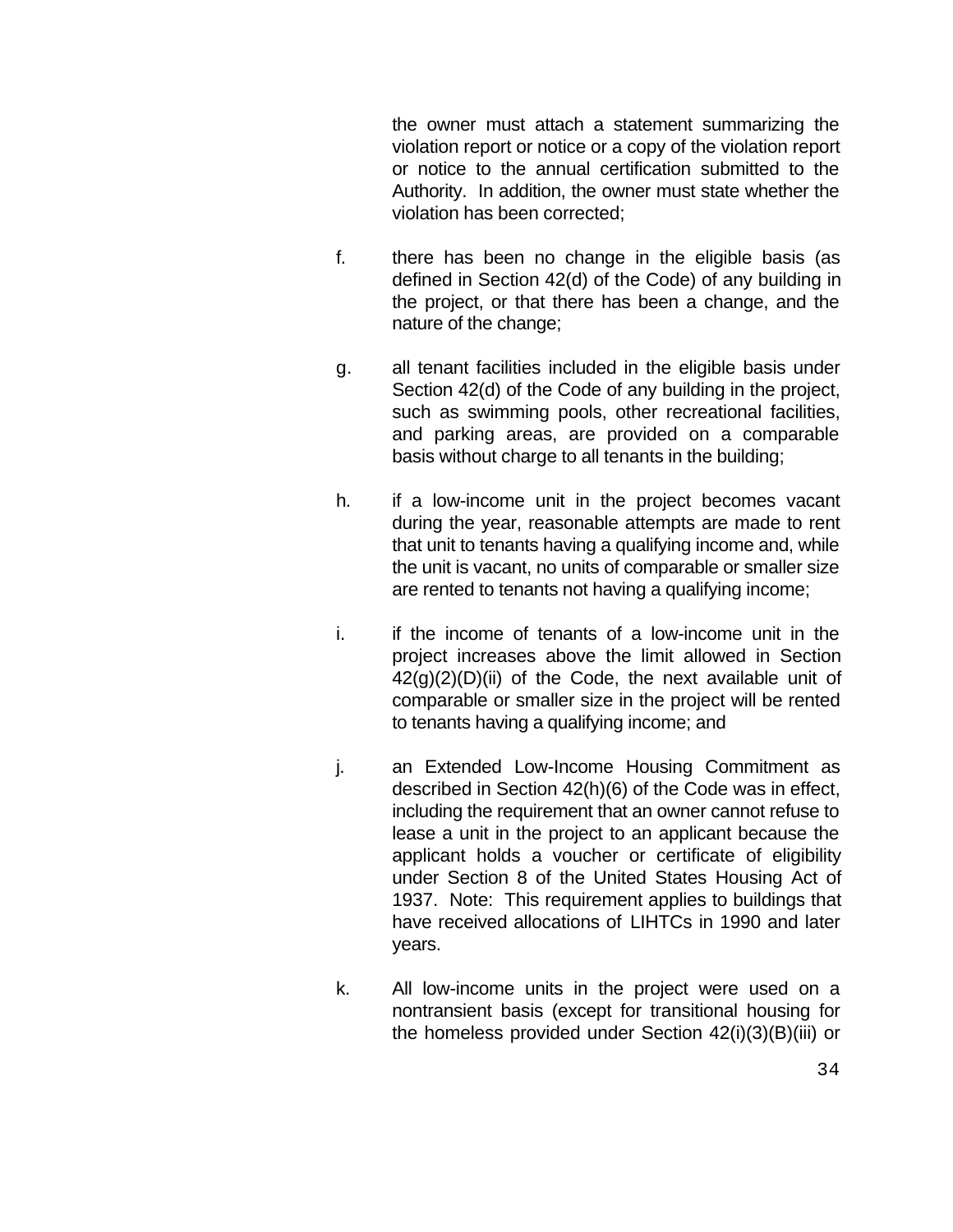single-room-occupancy units rented on a month-bymonth basis under Section 42(i)(3)(B)(iv).

- l. The owner received its credit allocation from the portion of the state ceiling set-aside for a project involving "qualified non-profit organizations" under Section 42(h)(5) of the Code, and its non-profit entity materially participated in the operation of the development within the meaning of Section 469(h) of the Code (if applicable).
- m. There has been no change in the ownership or management of the project.
- 3. Note: The certifications made in and required by this paragraph A shall be provided on Authority forms.
- B. Review.
	- 1. The owner of a low-income housing project shall submit the certification forms required by Section III. A above to the Authority; and
		- (a) The owners of all LIHTC projects must submit to the Authority information on tenant income and rent for each unit in the form and manner designated by the Authority; and
		- (b) the owner of a LIHTC project must submit completed IRS Form 8609 (with Parts I and II completed) to the Authority for every building in the project for the first year of the compliance period. For every year of the compliance period thereafter, the owner must submit IRS Form 8609 (with original signature) and Schedule A of Form 8609 for every building in the project.
		- 2. The Authority will review annually all certifications submitted by the owner and may review such other certifications and supporting documentation and rent records of low-income tenants or perform an inspection thereof as may be necessary or appropriate in the sole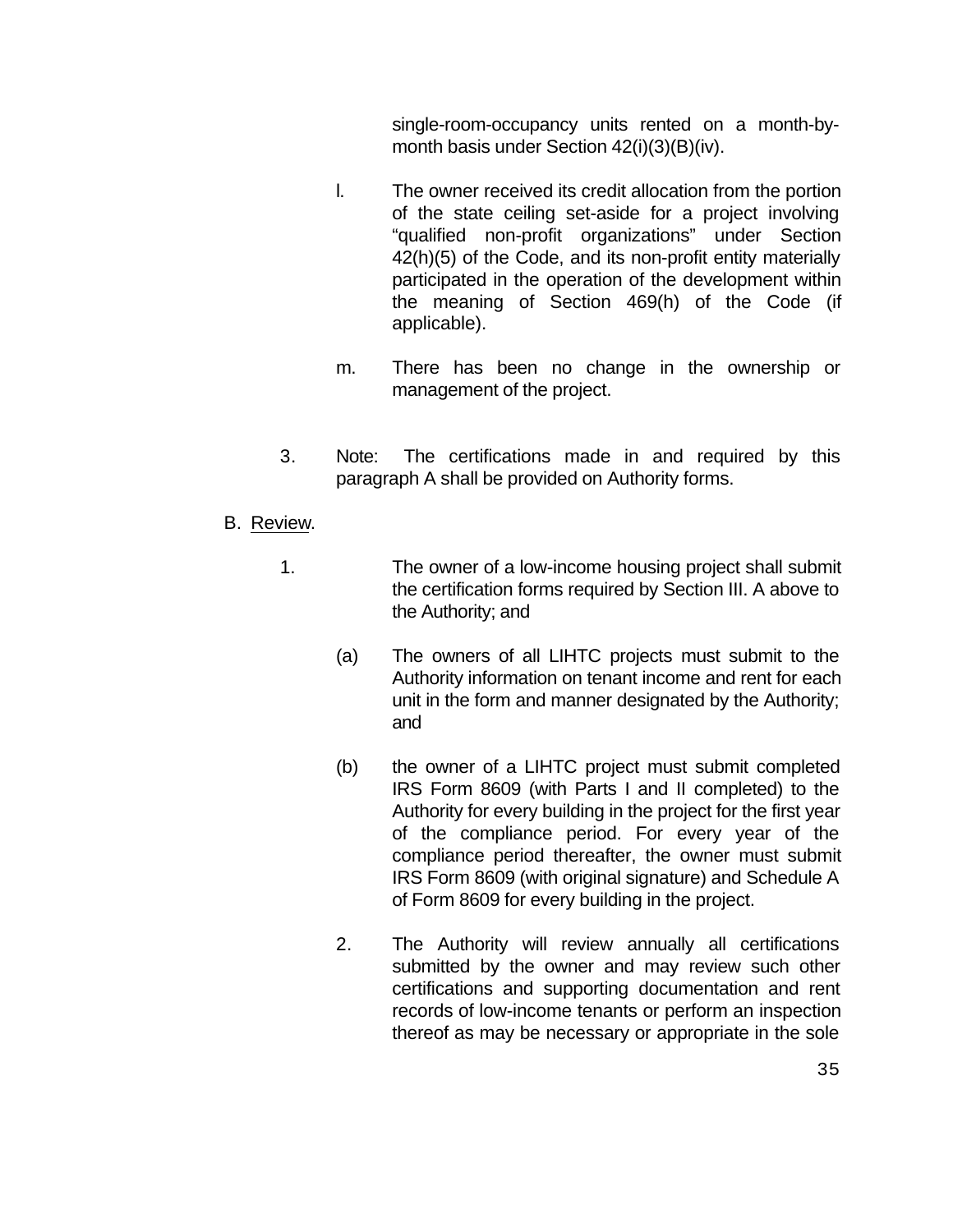discretion of the Authority to determine compliance with the requirements of Section 42 of the Code.

- 3. The Authority will update housing credit income and rent limits and make them available to development sponsors and managers annually.
- 4. With respect to each low-income housing project:
- a. The Authority will conduct on-site inspections of all buildings in the project by the end of the second calendar year following the year the last building in the project is placed in service and, for at least 20 percent of the project's low-income units, inspect the units and review the low-income certifications, the documentation supporting the certifications, and the rent records for the tenants in those units;
- b. At least once every three years, the Authority will conduct on-site inspections of all buildings in the project and, for at least 20 percent of the project's low-income units, inspect the units and review the low-income certifications, the documentation supporting certifications, and the rent records for the tenants in those units;
- c. The Authority will randomly select which low-income units and tenant records are to be inspected and reviewed by the Authority. The review of tenant records may be undertaken wherever the owner maintains or stores the records (either on-site or off-site). The units and tenant records to be inspected and reviewed will be chosen in a manner that will not give owners of lowincome housing projects advance notice that a unit and tenant records for a particular year will or will not be inspected and reviewed. However, the Authority may give an owner reasonable notice that an inspection of the building and low-income units or tenant record review will occur so that the owner may notify tenants of the inspection or assemble tenant records for review; and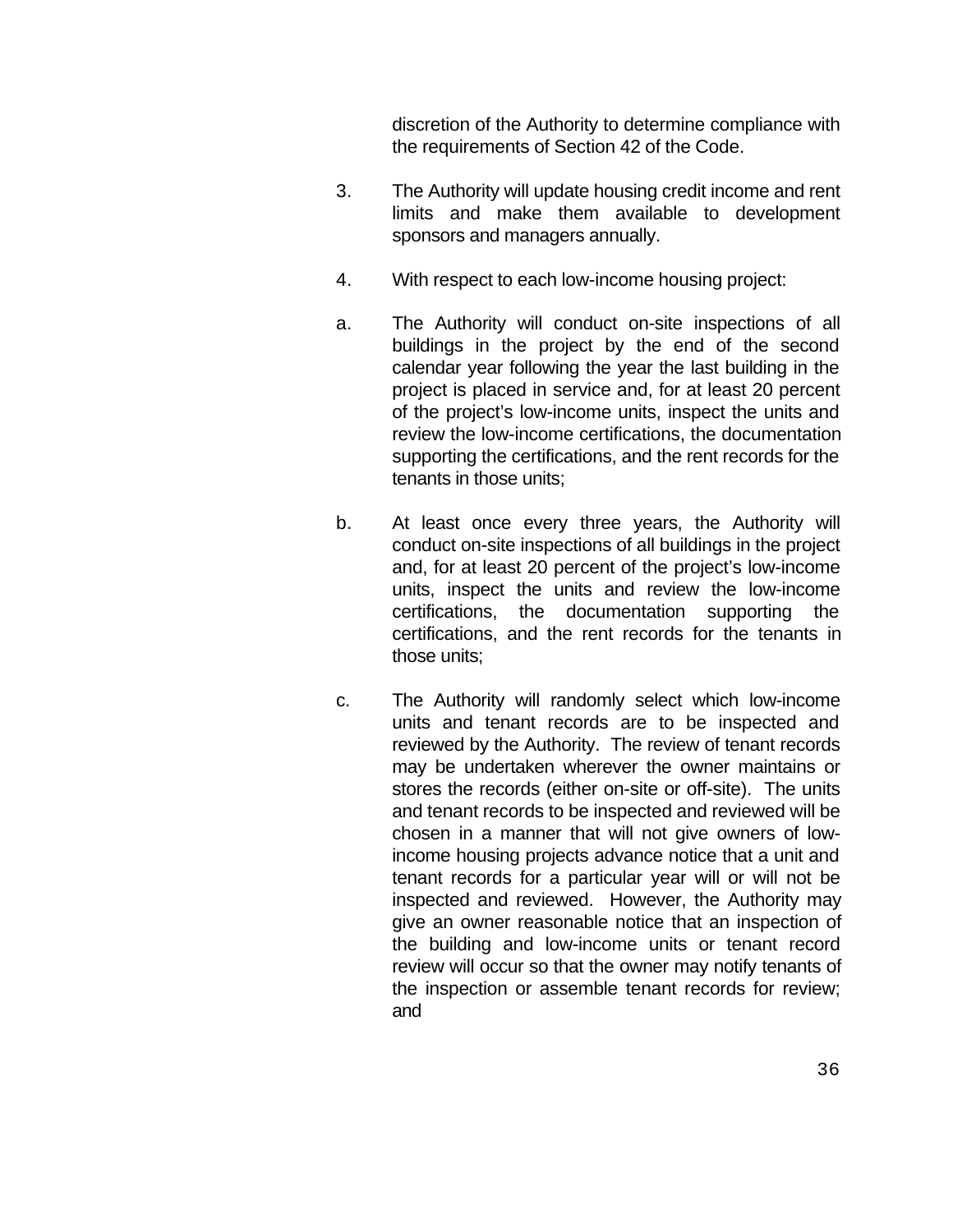- d. On-site inspections of buildings and low-income units will include a review of any local health, safety, or building code violations reports or notices required to be retained by the owner and will determine:
	- (i) Whether the buildings and units are suitable for occupancy, taking into account local health, safety, and building codes (or other habitability standards); or
	- (ii) Whether the buildings and units satisfy, as determined by the Authority, the uniform physical condition standards for public housing established by HUD (24 CFR 5.703) or other standards made applicable by the Treasury Regulations.
- 5 Special Rules:
	- a. The Review provisions required in Section III.B.4 above do not apply to the following exempted buildings:
		- (i) buildings financed by the Rural Housing Service ("RHS") under its Section 515 program; and
		- (ii) buildings of which 50 percent or more of the aggregate basis (taking into account the building and the land) is financed with the proceeds of tax-exempt obligations issued under Section 103 of the Code.
	- b. In order for these buildings to be exempt, the Authority must have entered into an agreement with RHS or the tax-exempt bond issuer. Under this agreement the RHS or tax-exempt bond issuer must agree to provide information on income, assets and rent of the tenants in the building to the Authority. The Authority will review the information and determine that the income limitation and rent restriction of Section 42(g)(1) and (2) of the Code are met. The Authority reserves the right, at its sole discretion, to make inspections and require additional reports of exempted projects that it deems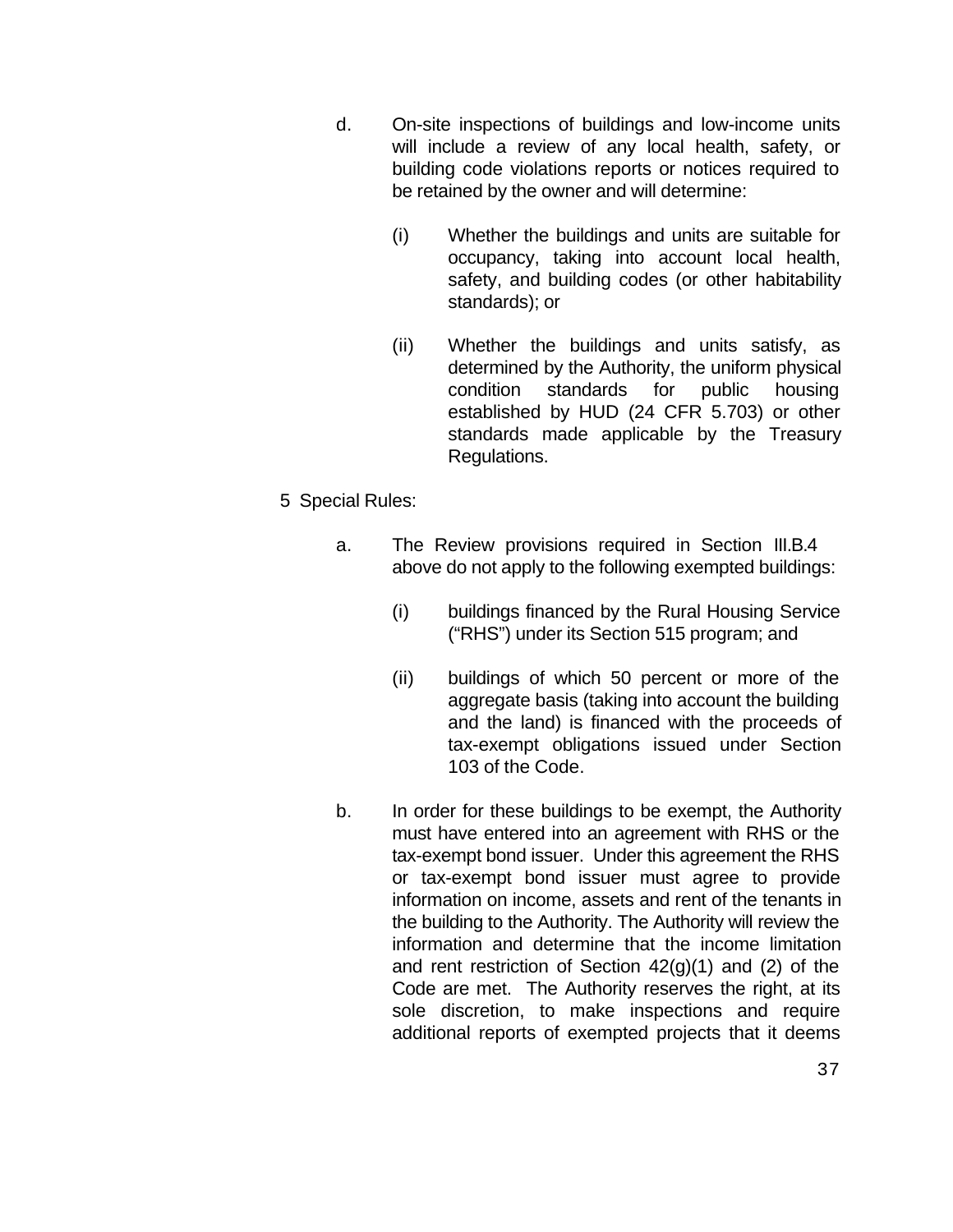necessary to ensure compliance with the LIHTC Program throughout the compliance period. [Please Note: You must contact the Authority and inquire as to whether the agreement contemplated herein is in effect for you.]

- c. Notwithstanding anything to the contrary, the owner of any exempted buildings must:
	- (i) certify to the Authority that the building complies with the requirements for RHS assistance or taxexempt bond financing, as applicable;
	- (ii) make the certifications required by subparagraph A above; and
	- (iii) provide the Authority with additional information where, in the sole discretion of the Authority, the information submitted by RHS or the issuer is not sufficient.
- 6. The Authority will report its compliance monitoring activities annually on Form 8610: "Annual Low-Income Housing Credit Agencies Report."

## **IV. INSPECTION PROVISIONS**

The Authority has the right, to perform an on-site inspection of any low-income housing project during any year of the compliance period or extended use period, as defined under Section 42(h)(6)(D) of the Code, for each building in the project.

## **V. NOTIFICATION OF NON-COMPLIANCE**

A. In General.

The Authority shall give both the owner of the low-income housing project and the IRS the notices described in Section V. B hereof.

B. Notice Provisions.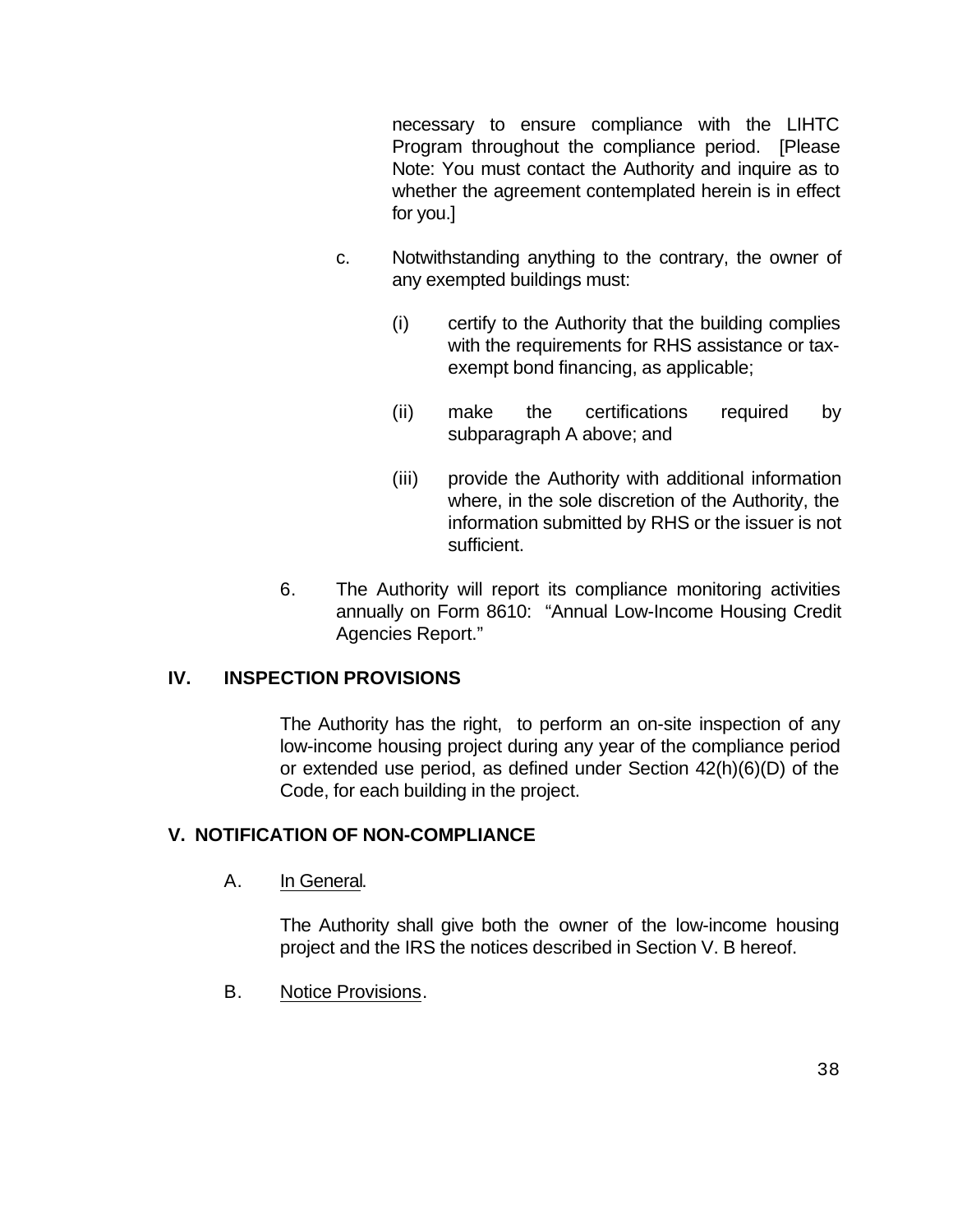- 1. Notice to Owner. The Authority shall provide the owner of a low-income housing project with prompt written notice if the Authority fails to receive the certifications described in Section III.A above or does not receive or is not permitted to inspect the tenant certifications, supporting documentation and rent records or discovers by inspection, review, or in some other manner, that the project is not in compliance with the
- 2. Notice to IRS. Whether or not the non-compliance or failure to certify is corrected, the Authority will file with the IRS, Form 8823, "Low-Income Housing Credit Agencies Report of Noncompliance," no later than 45 days after the end of the correction period, including permitted extensions.

provisions of Section 42 of the Code.

- C. Correction Period.
	- 1. In General. The owners of LIHTC projects shall have 30 days from the date of the notice to supply any missing certifications and bring the project into compliance with the provisions of Section 42 of the Code.
	- 2. Extensions.
		- a. The correction period may be extended, in the sole discretion of the Authority, for up to an additional 60 days upon the written appeal of the owner (received on or before the expiration of the 30-day period described in Section C.1) requesting such an extension, if the Authority determines, in its sole opinion, that:
			- i. the owner is making a good faith effort to provide the missing information and/or bring the project into compliance with the provisions of Section 42 of the Code; and
			- ii. such additional time is necessary for such purposes.
		- b. The Authority may thereafter extend the correction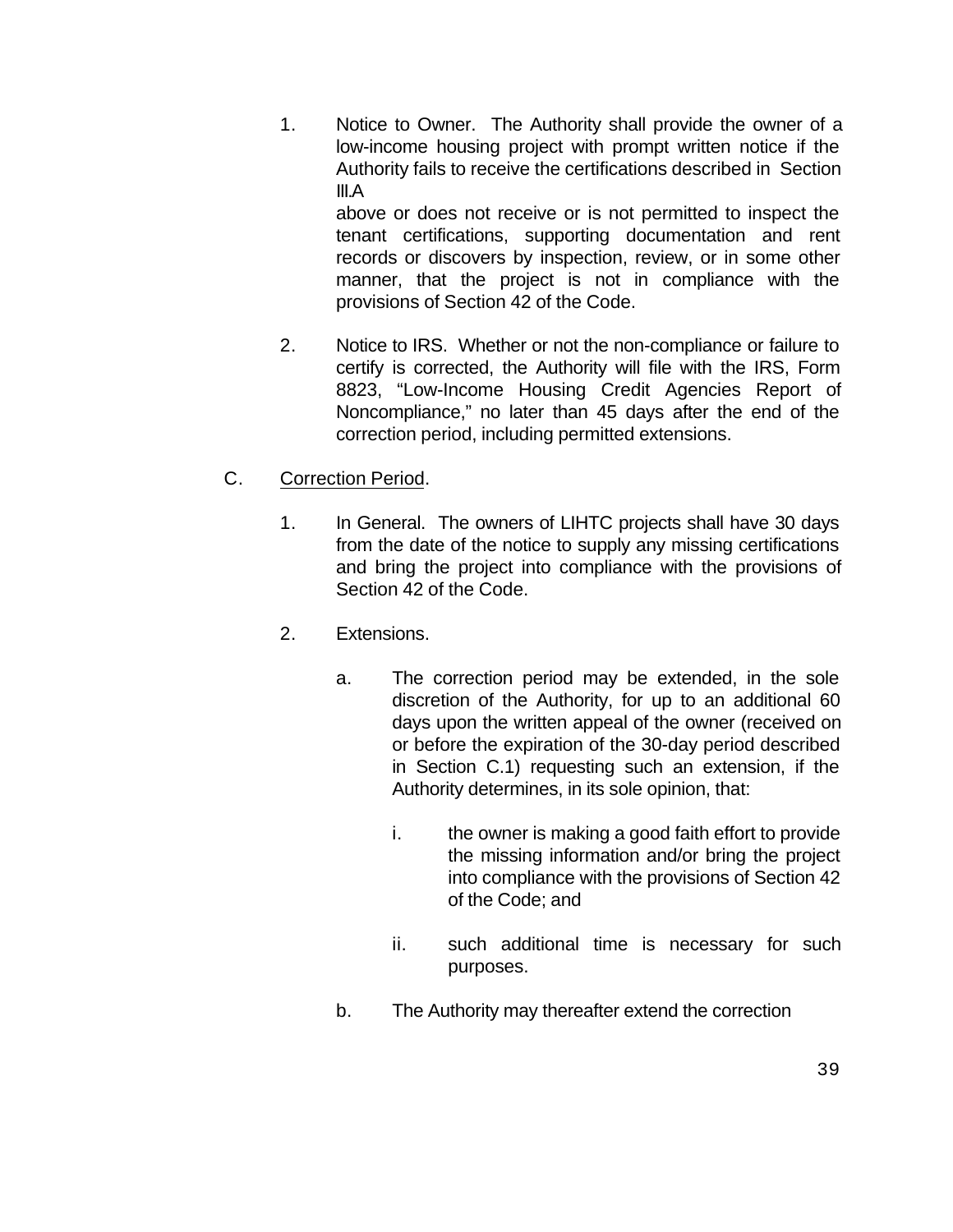period for up to six (6) months, but only if the Authority determines, in its sole and exclusive discretion, that there is good cause for granting the extension.

## **VI. AUTHORITY RETENTION OF RECORDS**

- A. The Authority will retain records of noncompliance or failure to certify for six (6) years after the Authority's filing of the applicable Form 8823.
- B. The Authority will retain certifications and records, in all other cases, for three years from the end of the calendar year the Authority receives the certifications and records.